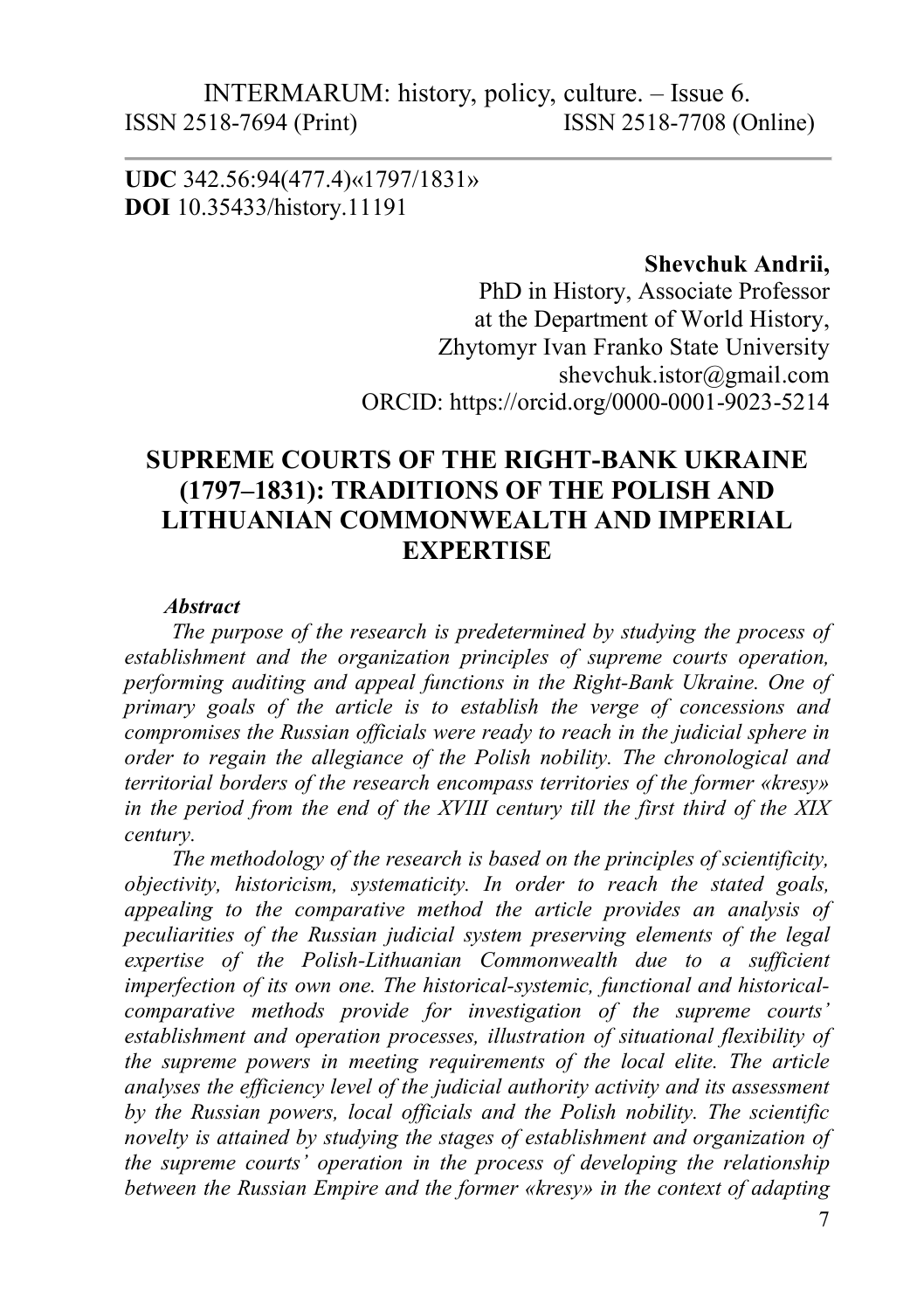judicial systems. There are certain facts of situative flexibility of the supreme powers in the judicial sphere allowing to minimize the social and political tension in the region, provided in the article.

Re-establishment of the first-instance courts, the Polish language and the Third Statute of the Grand Duchy of Lithuania by Paul I became a sufficient reason to reach consent in the relationship between the Polish szlachta and the Russian authorities. The central administration held a flexible policy in the judicial sphere to ensure allegiance of the local Polish elite, which both conciliated the local nobility with the Russian leadership and preserved power over the serfs. The Empire's intention was to make corrections in the judicial system operation in order to minimize the social and political tension by means of establishing governorate supreme courts. The Polish elite comprised the vast majority in the courts' staffing. However, a head and three chairmen, chosen by the szlachta to each department for a three-year term, were to be approved by the power and controlled by the appointed advisors and secretaries. The requirements of the Polish noblemen in secondary issues, namely bilingualism, judicial proceedings and providing vacations, were satisfied, though the governorate judicial system was subordinated to the supreme courts. For successful operation of the system, if needed, there were additional temporary departments created. Providing peace was the main marker of the domestic policy success, the judicial system being on the right way. However, the central power policy in the region was changed after the November Uprising of the 1830–1831.

Key words: supreme courts, Russian Empire, Right-Bank Ukraine, governorate supreme court, judicial system, Polish nobility (szlachta), imperial allegiance.

Introduction. The ХVІІІ century became for the Russian Empire a period of a rapid territorial development, which was a symbol of a flourishing state at that time. The large-scale changes initiated by Paul I made it possible for the country to become a regional leader. The policy of transformations was further successfully developed by Catherine II. The empress offered a Europe-oriented program which was partially realized under her rule. The judicial reform was aimed at establishing an estate system with elected officials and a great number of instances. However, this system, being foreign to the Russian experience, was familiar to the territories incorporated from the Polish-Lithuanian Commonwealth for more than two centuries. Another factor, significant for the empress, was a rapid adaptation of all spheres in the adjoined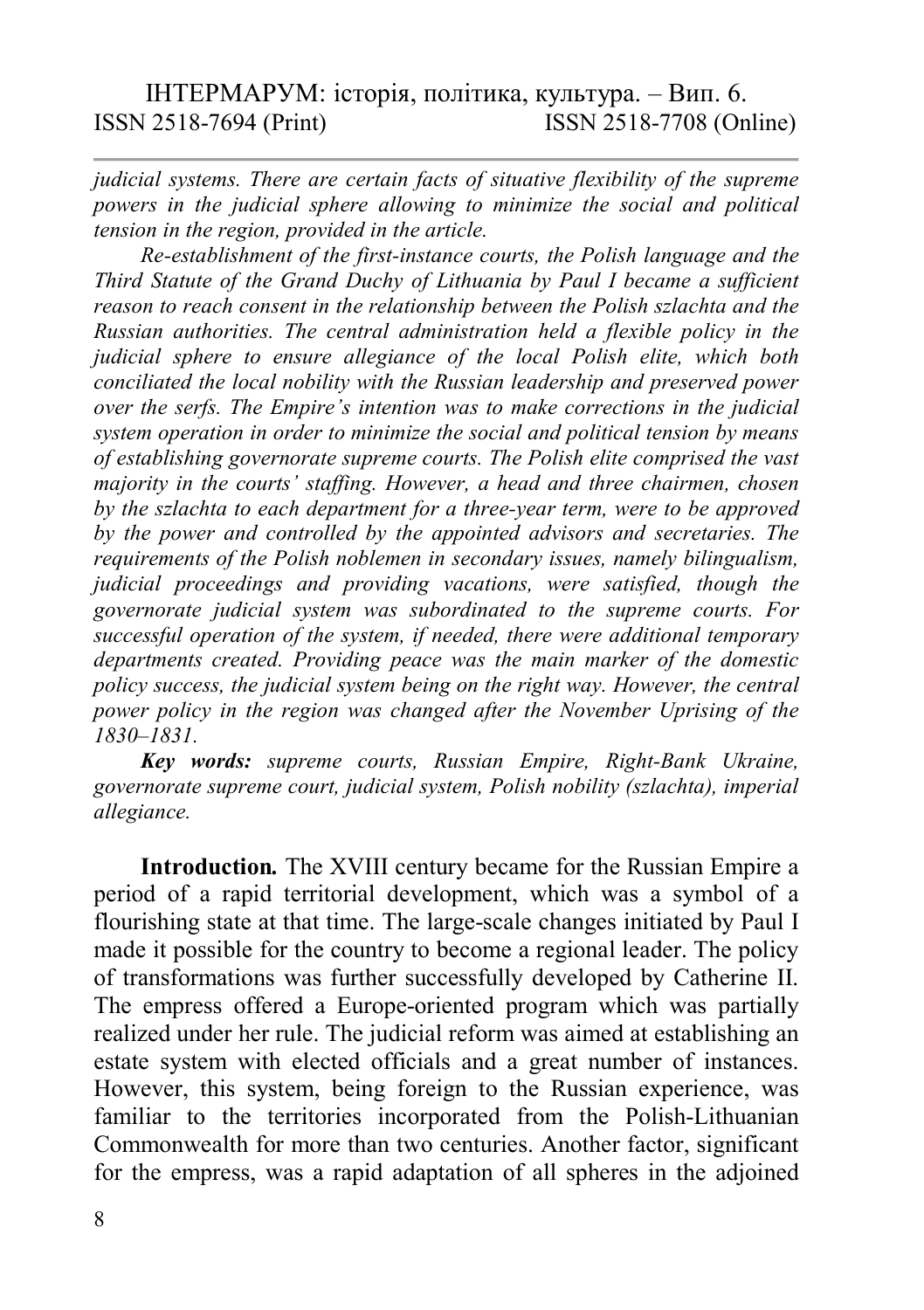territories to the imperial pattern. In order to reach this goal Catherine II was close to sacrifice allegiance of the local nobility.

Paul II required centralization and bureaucratization that together with organization of different spheres of life could ensure a positive dynamics of development. His policy was characterized by a larger share of deliberation: for the sake of the primary goal he was ready for making concessions in the minor issues. It is from this perspective his reforms of the judicial system, handed to the local elite, should be considered. Re-establishment of the judicial structure of the Polish-Lithuanian Commonwealth (district and chamberlain's courts), noninterference in the particular affairs of the szlachta, revival of the Polish language and the Third Statute of the Grand Duchy of Lithuania persuaded the Polish nobility that «the old times» were back. However, this «move forward» referred to the judicial power and the first-instance courts only. In order to preserve control, a great number of new institutions was established, the leading role being performed by the governorate supreme courts. «Flirtation» with the elite was further maintained in the policy of Alexander I, and the primary task of the judicial system was to comfort the szlachta.

The problem of the supreme courts' operation in the Right-Bank Ukraine in the end of XVIII – beginning of the XIX century is not sufficiently presented in the historiography. The possible reasons, as we may assume, are an inappropriate preservation of the archive documents and a high labour intensity in studying the problem. The object being relevant to both history and jurisprudence makes investigation of the problem more complex. Consequently, the materials devoted to functioning of the judicial structures contain numerous mistakes repeating in every other research.

At the same time, activity of the supreme power in the region under analysis was included to the focus of scientific attention. A fundamental monograph by M. Dolbilov provides an analysis of the ethnic and confessional policy of the supreme power under the rule of Alexander II in the territories of Lithuania and Belarus incorporated from the Polish-Lithuanian Commonwealth. The author stresses that the Empire possessed a vast territory and an extremely diverse ethnic, confessional and social content. There were various institutions and administration procedures applied to govern the remote regions varying from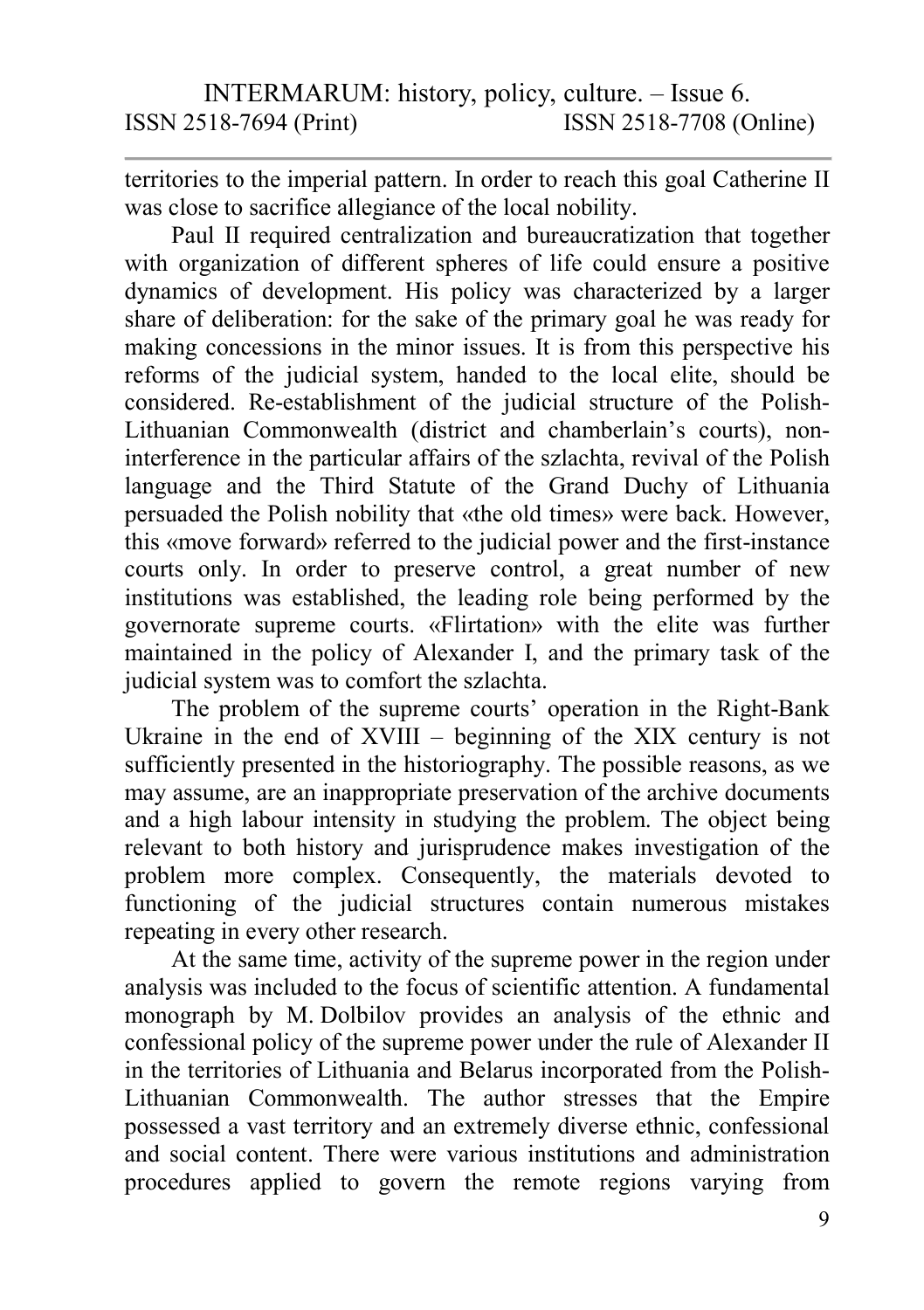dramatically archaic to provocatively innovative ones. In the meantime the imperial power was constantly accommodating to new situations, remodelling relationship with the local communities, searching for opportunities to agree on their interests and its own priorities (Dolbilov, 2010, p. 18). L. Gorizontov emphasizes that the policy of the power in the incorporated territories was defined, first and foremost, by the Polish issue. Seen from the position of the Russian domestic policy, it concerned the comprehensive integration of the former lands of the Polish-Lithuanian Commonwealth to the imperial body and making the Polish people devoted servants of the ruling dynasty; dramatically, the attempt failed. The author's attention is also largely concerned with the repeated reconsideration of the administration system of the Western outskirts. The scholar insists upon a noticeable strengthening of the positions regarding the Polish as early as in 1820-ies, but until the November Uprising of the 1830–1831 a substantial turn was not defined (Gorizontov, 1999, p. 7–8).

The Austrian scholar A. Kappeler considers the attached territories of the Polish-Lithuanian Commonwealth as a body foreign to Russia. The author presents an opinion that the Polish issue destabilized the autocratic Empire. The major purpose under the rule of Catherine II was reaching homogeneity and unification, while Paul I tended to more traditional structures. The scholar explains the delay in forcing the integration by the Russian wars held in Europe until 1815. A. Kappeler concentrated his attention on the difficulties in establishing modus vivendi of the supreme powers with the local elite refusing to tolerate the loss of independence; the urban and rural citizens could not stand as partners to the Russian officials. Proceeding with the experience of previous expansive measures, Russia established cooperation with the regional elite and the allegiant Polish noblemen were accepted by the imperial nobility and became members of local authorities. 1820-ies brought discord into the Russian-Polish relationship and the November Uprising in 1830–1831 initiated the dramatic changes.

The American historian T. Snaider in his research, devoted to the phenomenon of a modern nation, draws attention to the fact that almost 10 percent of the Right-Bank Ukraine governorates were represented by the Polish szlachta, the vast majority of which lost its privileges after the November Uprising. The Russian authority turned them in the legal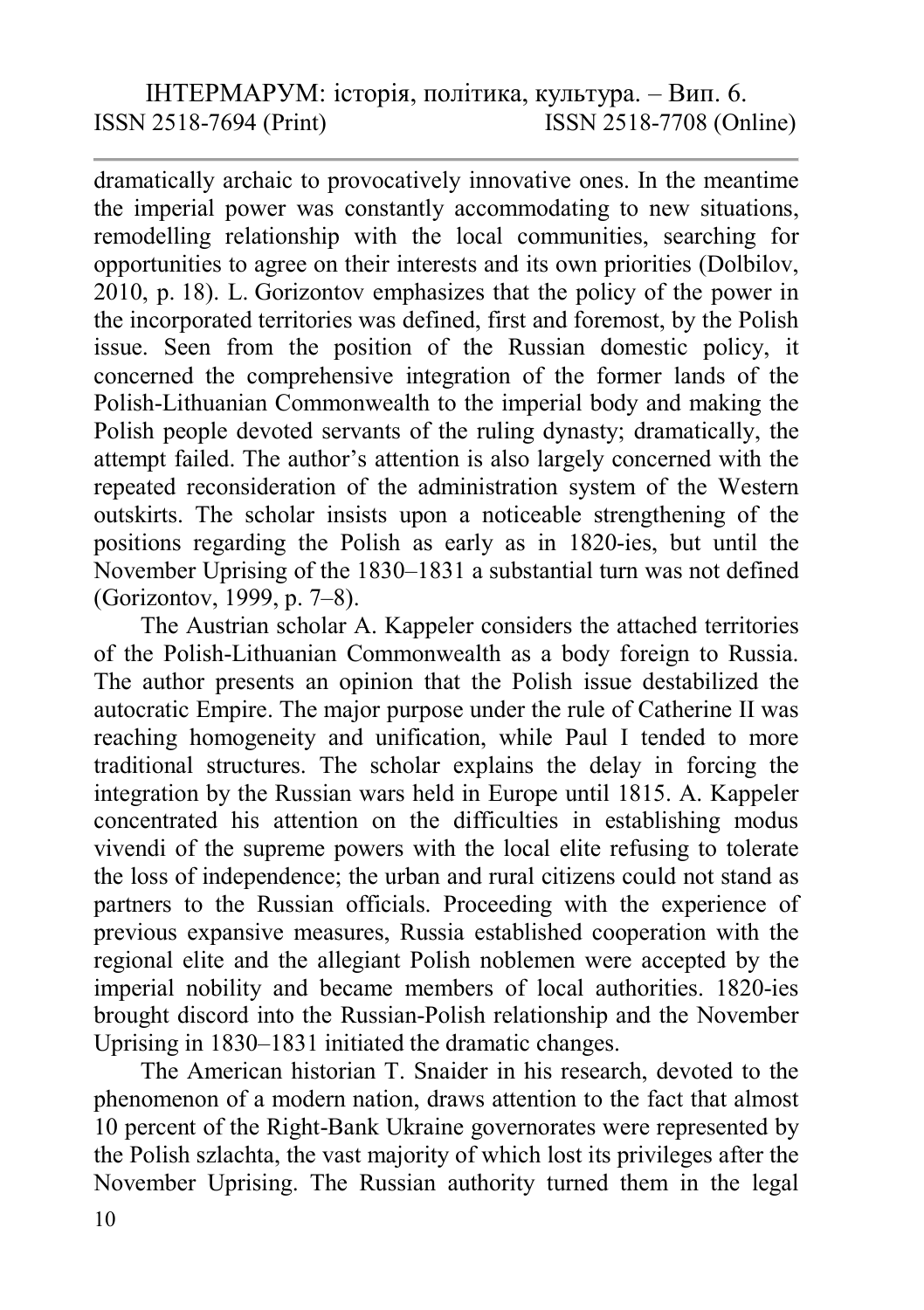aspect from the poor noblemen into the poor peasants, and the only category managing to avoid the declassing policy was represented by large landowners (Snaider, 2012, p. 151). Thus, it was obvious that the power had to reckon with the opinion of such a numerous group.

The Russian scholar L. Pisarkova points out that the reformation program held by Paul I totally transformed the essence of the judicial system losing its estate and elective character, major in the reform of 1775. Re-establishment of privileges and national specifics in the judicial system organization in the peripheral governorates, preserving the supreme power control over the administrative and finance management, was in the focus of attention (Pisarkova, 2007, p. 498, 501). Conclusions made by the scholar are similar to the ideas expressed by M. Klochkov. Making a positive assessment of the reform held by Catherine II in 1775, he criticizes the empress for complexity of the judicial system and the lack of proportionality in its representation by the nobility. Under the rule of Paul I, despite the fact that the previous rights and privileges were re-established, the real power was concentrated in the hands of the governor and the governorate administration (Klochkov, 1916, p. 407–413, 417–418, 426–427).

N. Karnishyna brings to attention the diversity of legal, state and administrative forms in the Russian Empire, the complexity and the multiplicity of the outskirt administration functioning within a single bureaucratic system. The author emphasizes that the November Uprising of 1830 promoted the administrative and legal unification of the Western counties (Karnishyna, 2012, p. 14). N. Shcherbak outlines that the period under the rule of Paul I was marked by activization of the Polish presence in the state administrative institutions, whereby preferably the poor quit-rent noblemen mastering the Russian language and paperwork administration applied for state service positions. The scholar stresses that the procedure of election of judicial establishments officials was under governors' control (Shcherbak, 2017, p. 290). Characterizing the process of integration of the Polish aristocracy into the Russian imperial system, V. Pavliuk comes to a conclusion that the influence of the elite was preserved until 1831 not only concerning the property, but also the control over public life in the agrarian relationship and at the local level through the election system. Besides, the author provides examples of aristocracy confronting the Russian leadership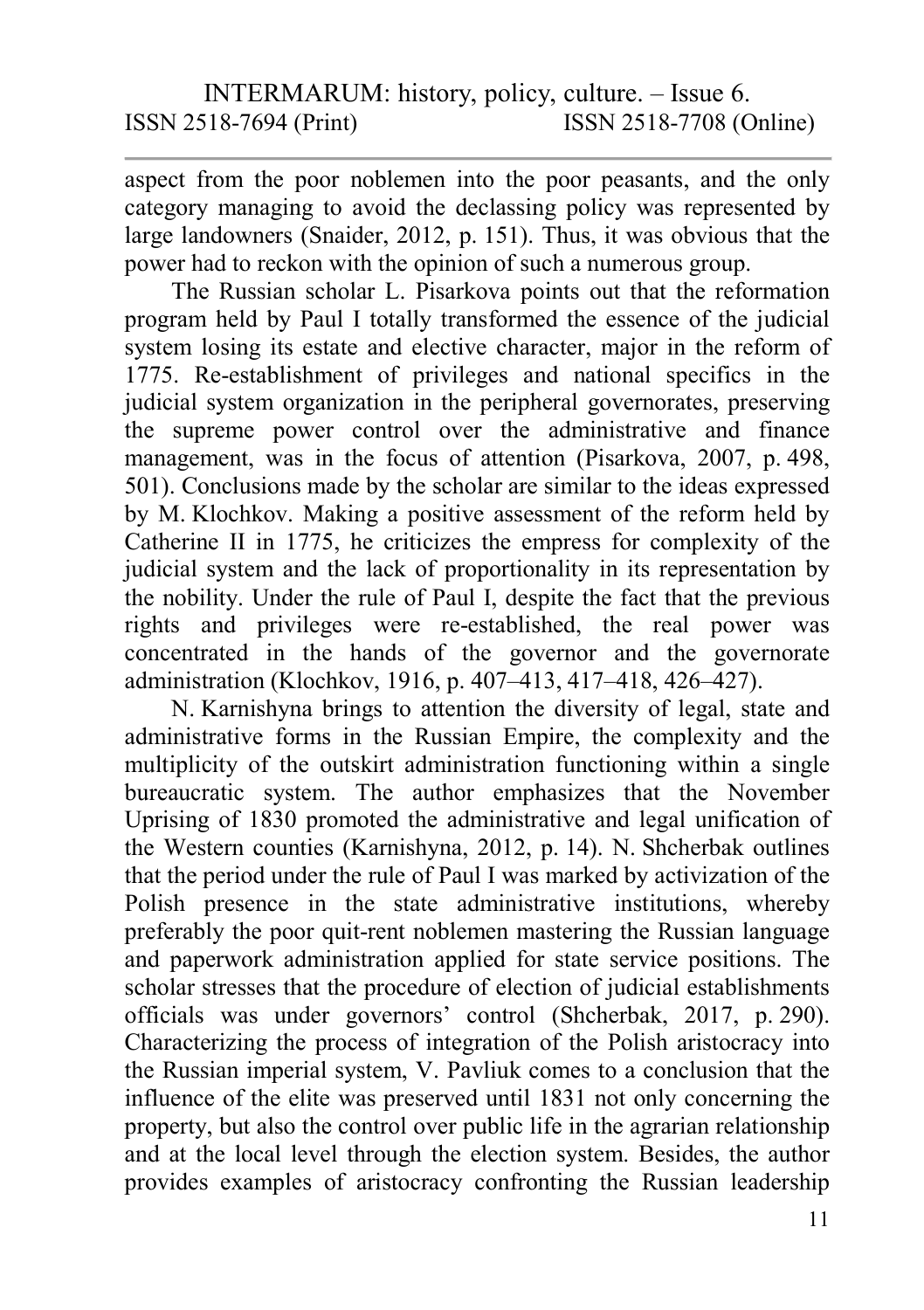(Pavliuk, 2010, p. 160–163). The Ukrainian law scholar O. Ilin, assessing the measures taken by Paul I, concludes that the emperor's goal was not the return to the old times but creating a more centralized and dependent judicial system regarding some of the local traditions. The author insists that these changes were short-term ones and failed to make an essential influence on the further evolution and transformation of the judicial system (Ilin, 2016, p. 26–27). The research conducted by S. Yesiunin focuses on the issue of advocacy in the Podil Supreme Court. The author provides analysis of the procedure of gaining positions and characterization of the advocacy staffing, concentrates on the measures taken by the power in order to eliminate this traditional judicial instance of the Polish-Lithuanian Commonwealth (Yesiunin, 2016, p. 242–252).

The aim of the research is studying the process of establishment and the organization principles of the supreme courts' operation, performing auditing and appeal functions in the Right-Bank Ukraine. One of the primary goals of the article is to establish the verge of concessions and compromises the Russian officials were ready to reach in the judicial sphere in order to regain the allegiance of the Polish nobility. In order to reach the stated goals, appealing to the comparative method the article provides an analysis of the peculiarities of the Russian judicial system preserving the elements of the legal expertise of the Polish-Lithuanian Commonwealth due to a sufficient imperfection of its own one. The historical-systemic, functional and historicalcomparative methods provide for investigation of the supreme courts' establishment and operation processes, illustration of the situational flexibility of the supreme powers in meeting the requirements of the local elite. The article analyses the efficiency level of the judicial authority activity and its assessment by the Russian powers, local officials and the Polish nobility. The scientific novelty is attained by studying the stages of establishment and organization of the supreme courts' operation in the process of developing the relationship between the Russian Empire and the former «kresy» in the context of adapting judicial systems. There are certain facts of situative flexibility of the supreme powers in the judicial sphere allowing to minimize the social and political tension in the region, provided in the article.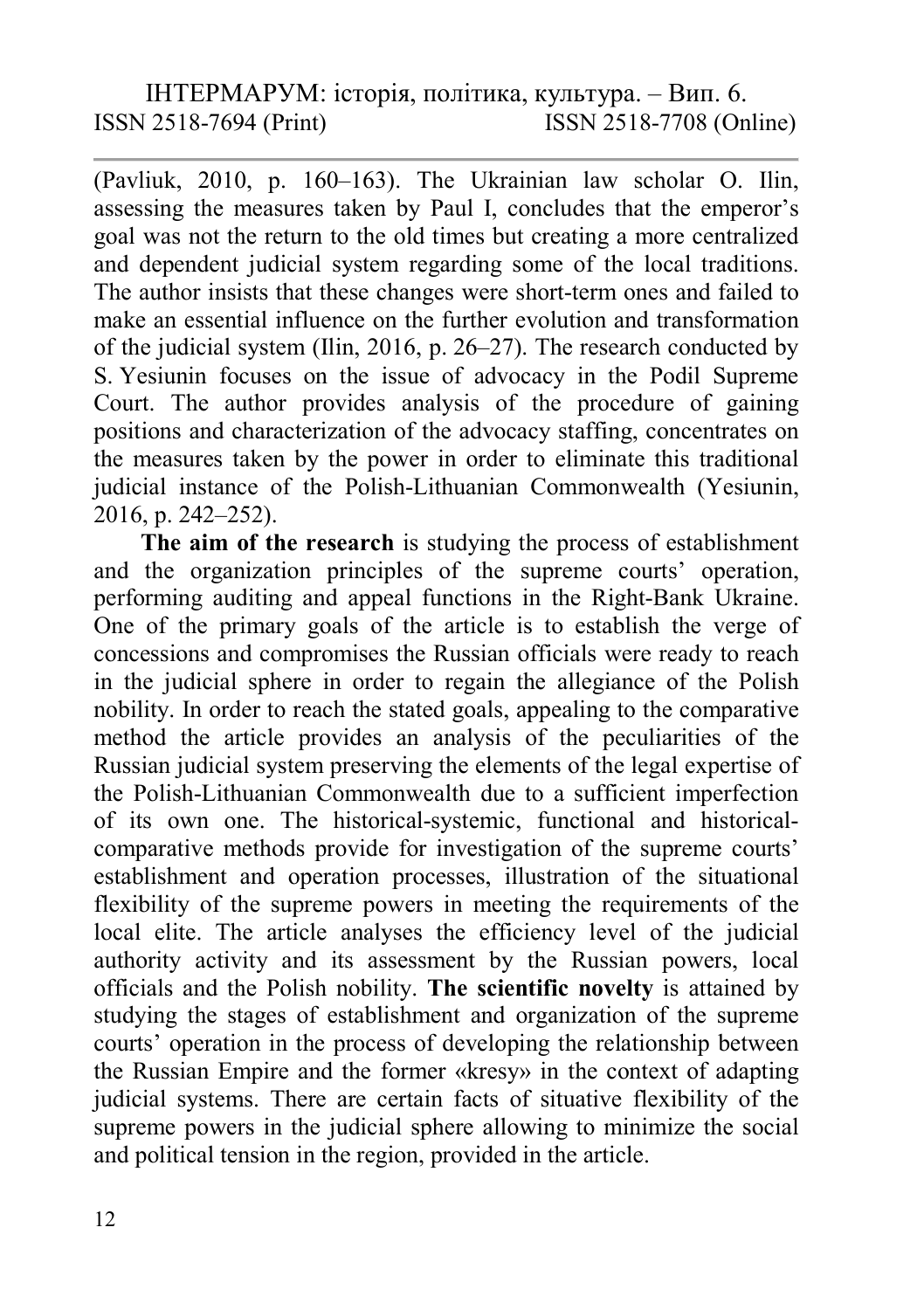The chronological and territorial borders of the research encompass the territories of the former "kresy" in the period from the end of the  $18<sup>th</sup>$ century till the first third of the  $19<sup>th</sup>$  century.

The outline of the research. Taking power and striving for centralization and bureaucratization, Paul I initiated reformation in different spheres including the judicial system. The judicial structure suffered simplification and lost its estate character by means of abolishing the upper zemstvo court established for the nobility, the governorate magistrate for the merchants and the upper and lower estate courts for the state peasants, and the chambers for civil and criminal cases were restructured. According to the Charter signed on December, 31 1796 a district court was created in every district, its jurisdiction spreading over the whole population of the district, except for townmen subordinate to the magistrates and the town halls (also known as rathauses). At the governorate level there were appeal court chambers created, falling into two departments of criminal and civil cases (Speranskyi, 1830e, p. 396). However, on December, 12 1796 the emperor held a new administrative and territorial division creating two categories of governorates with "administration on the general basis" and "peculiar rights and privileges", the latter category including Kyiv, Volyn and Podil governorates (Speranskyi, 1830a, p. 229–230). As far as the judicial system was chosen as a means of convergence with the local elite, the re-established district courts (whereby the original Polish name powiatowy instead of the Russian uezd to denote the word district was used), chamberlain courts, magistrates and the town halls were to represent the first instance. Though, Paul I required a total control and thus could not leave the judicial system alone, establishing a system of mutual control both over the first instance courts and the controlling bodies, namely the Volyn outer court (1798–1801) (Shevchuk, 2018a), governorate supreme courts (1797–1831) and the fiscal institute (1799) (Shevchuk, 2018b).

According to the Charter of December, 31 1796 there were Kyiv, Volyn and Podil supreme courts established in the Right-Bank Ukraine, each divided into two departments of criminal and civil cases. Each department consisted of a head (fifth class), an advisor (fourth class) and three chairmen (Speranskyi, 1830e, p. 397–398). In order to ensure the inner control over the instance's operation, the supreme power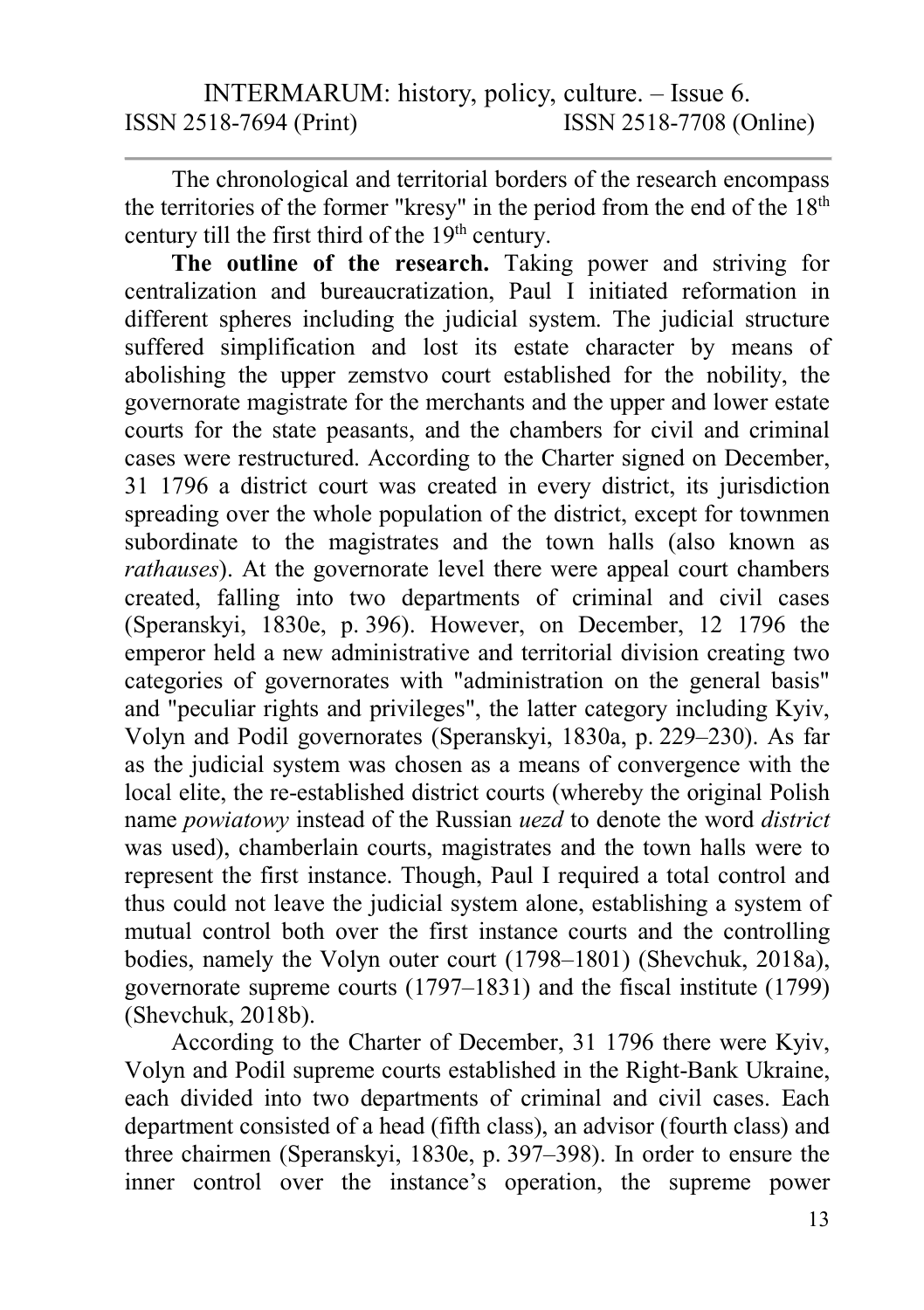appointed advisors (Speranskyi, 1830a, p. 728). The heads and the chairmen were elected by the governorate nobility with the further approval by the Senate and the governors correspondingly.

The governorate supreme courts were completely new instances, important to say, having a conditional analogue - the Crown Tribunal, the highest appeal instance of the estate nobility courts of the Polish-Lithuanian Commonwealth, spreading its jurisdiction over Lesser Poland and Ukrainian voivodeship. The paperwork for the Ukrainian lands was provided in Ruthenian language. The Tribunal consisted of justices of the peace (27 until the second half of the  $17<sup>th</sup>$  century, later – 50) and clerical judges (6 until the second half of the  $17<sup>th</sup>$  century, later  $- 8$ ). The first ones were elected annually in September in the nobility sejmiks, each voivodeship represented by 1–2 members. They performed their obligations for a year starting from November. The judicial proceedings were presided by a marshal chosen among the members. The clerical members of the Tribunal were elected by the episcopal councils headed by a president chosen from the delegates. The Tribunal proceedings as a rule were held in spring and summer. If the judges were unable to produce unanimous decision in a certain case, the third attempt was followed by a mere majority of votes. If there was an equal number of votes, the case was submitted to the Sejm. The sentences and decrees of the Tribunal were approved by three judges' signatures and sealed. In the course of 1764–1772 the Tribunal's meetings were held in Lublin and Lviv. After the First Partition of Poland the Tribunal continued its operation holding the meetings in Lublin only. The final session of the Tribunal was held in 1794 (Hurbyk, 2009, p. 382).

The main document being the basis of the supreme courts' functioning was the Senate decree dated September, 11 1797. The reason for it was the report submitted by the Prosecutor General of Minsk, Volyn and Podil governorates O. Bekleshov, highlighting problems in the establishment and operation of the judicial institutions. The language issue was of the most serious concern for the Russian officials. As far as according to the Charter a translator, an advisor and a secretary appointed by the Crown were prescribed in the staffing of the court, the documentation on the cases was presented in two columns – in the Polish language on the left, and the Russian – on the right.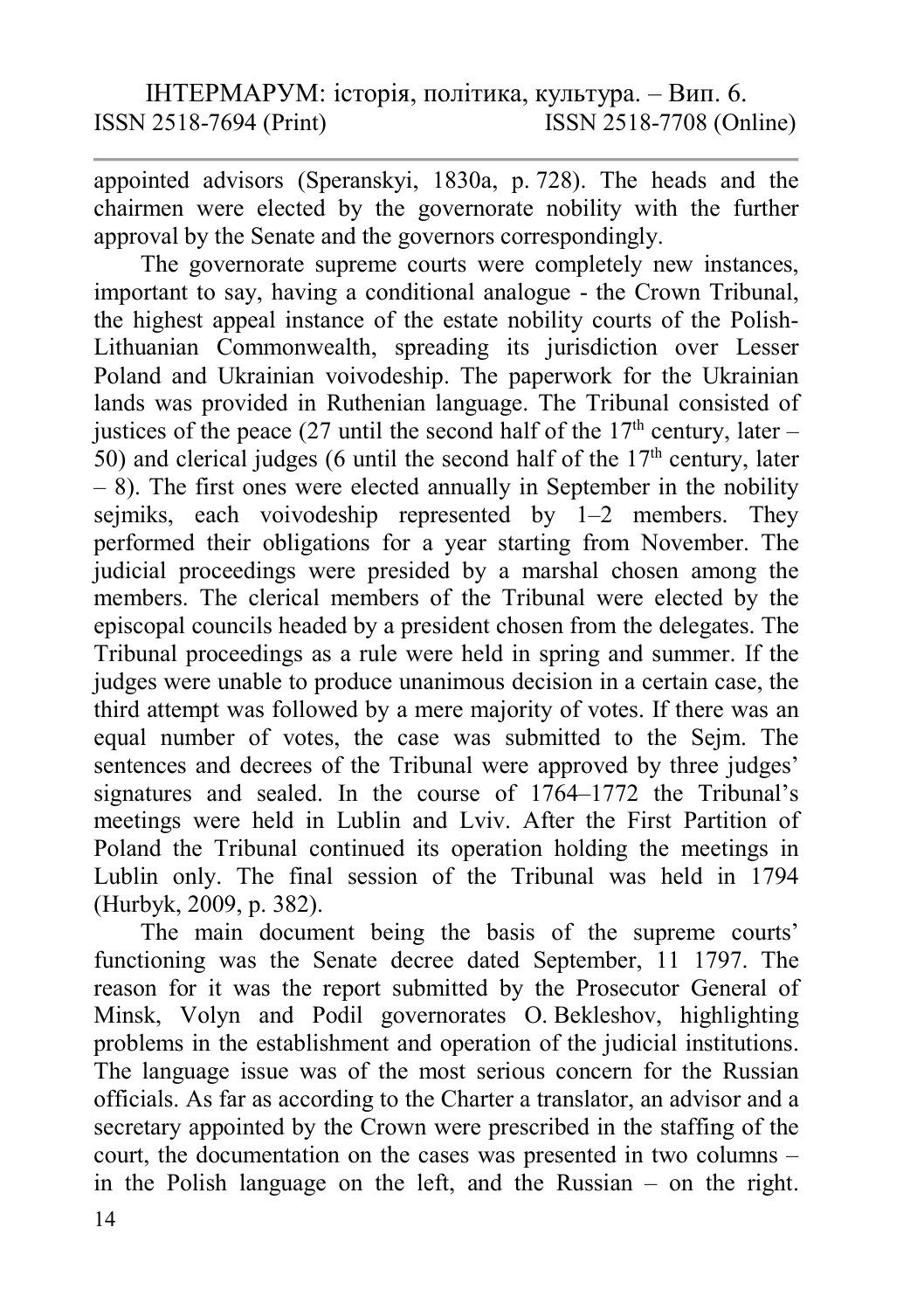Translation was required by the governorate prosecutors and senators receiving the cases for consideration and approval.

The official suggested that all the books registering incoming and outgoing documents, as well as reports and mailing with the institutions which did not use the Polish language, were presented in Russian. Moreover, there was a procedure which presupposed that the firstinstance courts had to submit cases of criminal suspects from district courts to the supreme court together with an extract (a formal copy indicating the corresponding laws) and suggested measures of punishment. The supreme court provided its own extract and sent it to the Senate. After accepting an appeal of first-instance court decision, the civil department had to compose an extract and send it to the Senate together with translation of the documents in Russian.

The issue concerning vacations was also mentioned in the report. Though O. Bekleshov considered that supreme courts were patterned after the Russian chambers, he couldn't resolve the problem of vacation duration. In the Polish tradition vacations lasted for four months. The supreme power satisfied all the Prosecutor General's suggestions and introduced a ban for the officials to be provided with a four-month vacation (Speranskiy, 1830a, p. 727–732). The power of the decree also concerned the Kyiv governorate. On December, 29 1798 the hearing presented to the department the Senate's decree on introduction of the bilingual (Polish and Russian) paperwork management conducted on the basis of O. Bekleshov's report (Central State Historical Archives of Ukraine in Kyiv – F. 484. Op. 2. D. 13. L. 1).

The supreme power provided the institute of the supreme courts with exceptional authority. On November, 18 1797 the Podil governorate leadership obliged all the first-instance courts (district, chamberlain and magistrate courts) to perform instructions of the supreme court and to submit regular reports on their operation (Central State Historical Archives of Ukraine in Kyiv – F. 1582. Op. 1. D. 1. L. 27). Necessity to provide monthly reports on dangerous criminals and current matters was emphasized by the direction to submit reports dated March, 12 1798 (Central State Historical Archives of Ukraine in Kyiv – F. 1582. Op. 1. D. 1. L. 68). The evidence of a high status of the supreme judges was the fact that the governorate administration addressed them with recommendations but not the directions as in the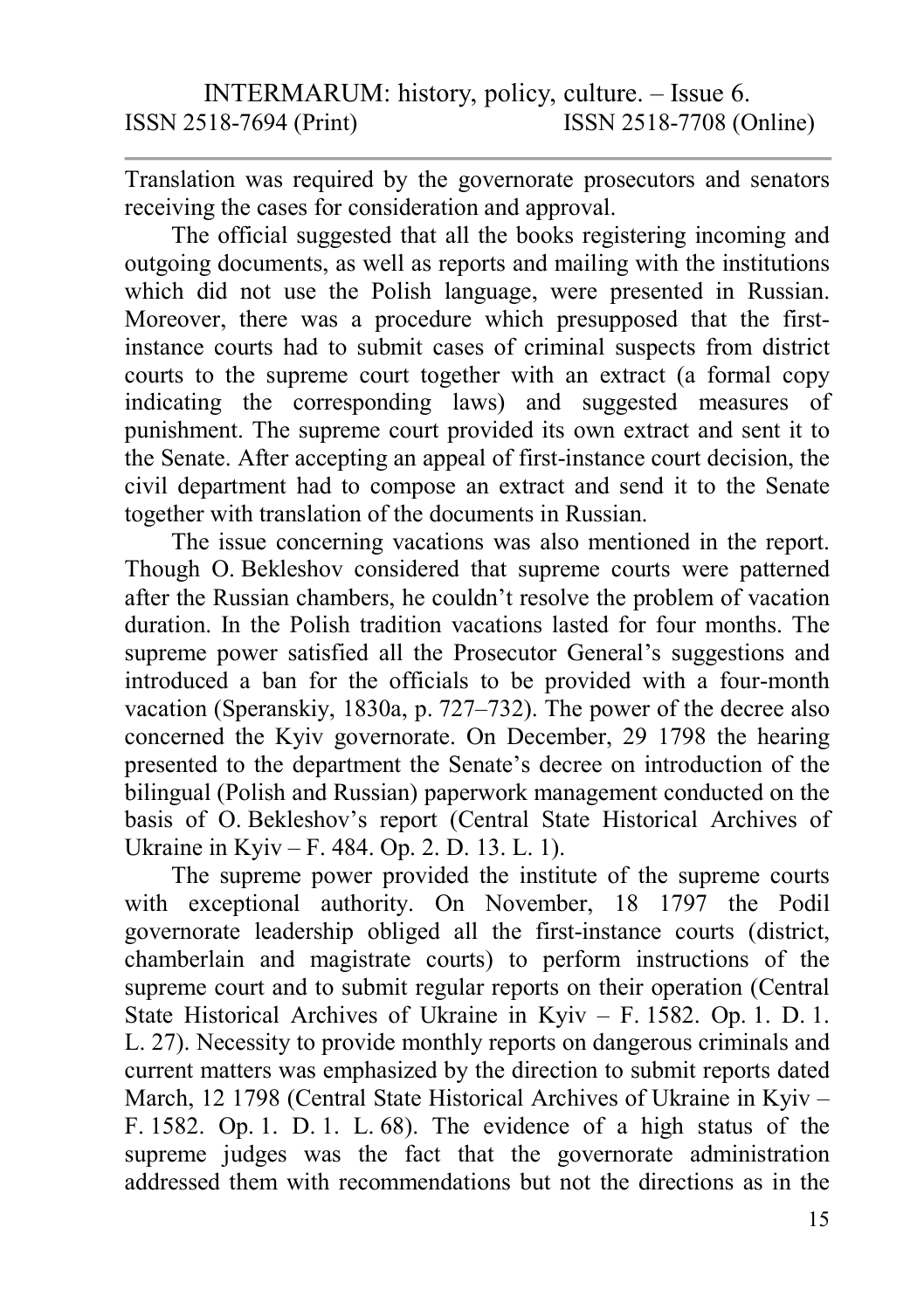case with other judicial institutions (State archive of Rivne region – F. 550. Op 1. D. 3. L. 18).

The overloading of the supreme courts with cases provoked the power's concern, resolving the problem with cases by means of establishing new temporary departments. On July, 20 1808 a temporary department by the Volyn supreme court was created. The terms of its operation depended on time needed to hear 618 cases and the newly elected head and chairmen were to consider current proceedings (Speranskiy, 1830c, p. 418). Establishment of an analogous department by the Podil supreme court on November, 11 affirmed the systemic character of workload (Speranskiy, 1830c, p. 679).

There were still a lot of cases to deal with, thus in 1820 the senator and secret advisor Baranov from the Volyn governorate informed about numerous civil and criminal cases unheard in the first department of the Volyn supreme court. As far as such situation increased the terms of suspects' incarceration, there was a direction to create a temporary department comprised by the former court members and an advisor from the Crown appointed by the Senate (with full pay) and to elect members to the first department. The cases were divided between the temporary departments which were obliged to operate until the complete resolution of the problem (Speranskyi, 1830d, p. 349–350). The cardinal improvement of the situation with the cases was not reached, that was proved by adding one secretary to each of the departments with pay of 350 roubles per year in 1821 (Speranskiy, 1830d, p. 957).

Nevertheless, even the staff expansion was inefficient in resolving the problem. The operation of the Volyn supreme court was subjected to constant remarks made by the power. The commander-in-chief of the Lithuanian separate corps, tsesarevich Konstantin Pavlovich announced that of April, 2 1825 there were few cases left to be heard in the temporary department created in 1820. The criminal department then shared a half of the cases with the temporary department, however it lead to a five-time increase in the number of cases. As a consequence, the supreme power punished the officials and the secretary of the criminal department. From then on, they had to hear all the cases without pay, proceedings were held twice a day without a right for vacation and a permission to leave the workplace during the working day. To hear the current cases a new criminal department was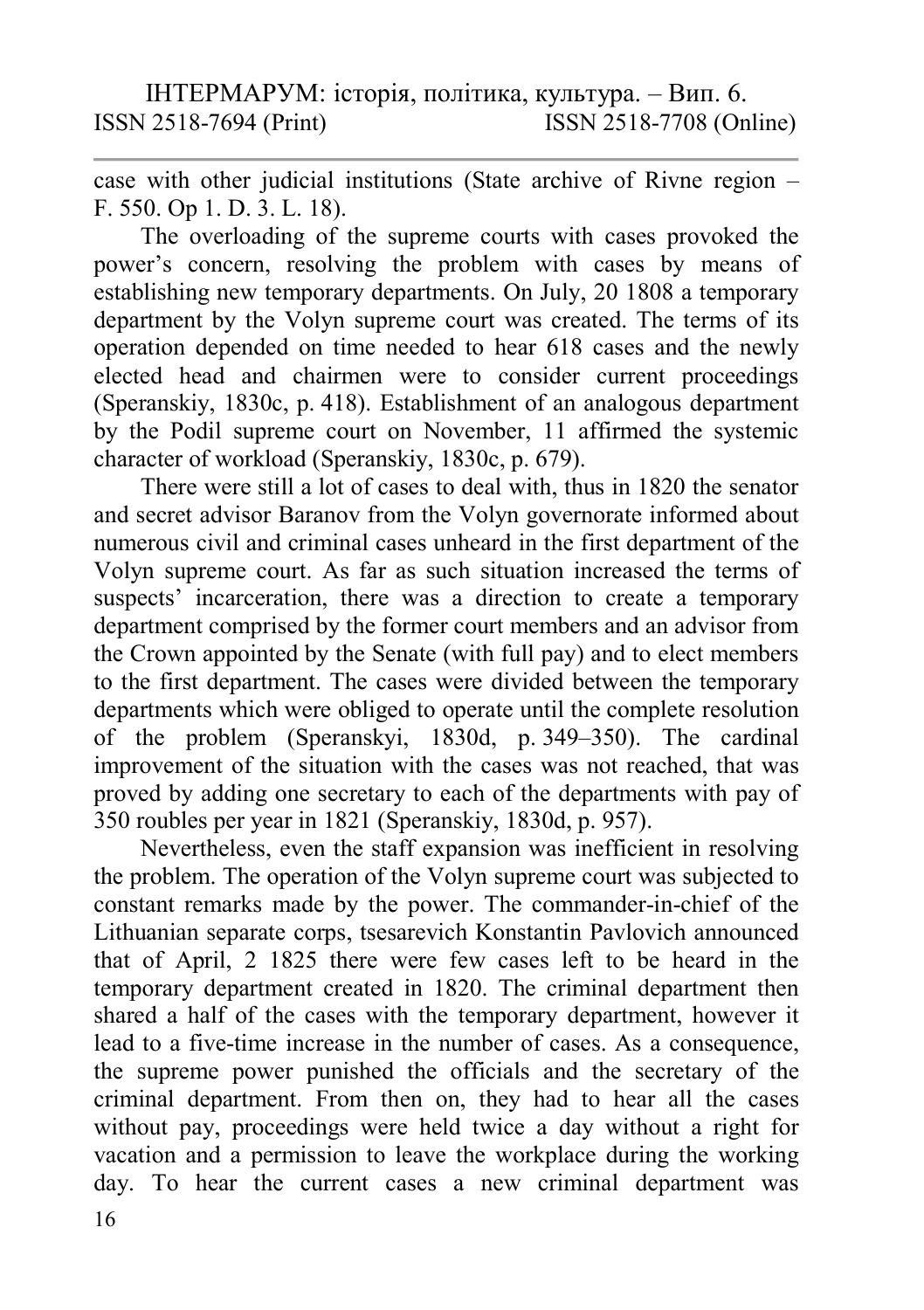established. The Volyn civil governor and the governorate prosecutor were responsible for controlling consideration of the cases and obliged to provide monthly reports to the Senate and the minister of justice (Complete collection of laws of the Russian Empire, 1830, p. 314–315).

As for the work schedules, the analyzed proceeding protocols certify that the working day lasted from 9 a.m. till 2 p.m. (Central State Historical Archives of Ukraine in Kyiv – F. 484. Op 1. D. 82. L. 5, 8). The more topical issue was concerning the terms of proceedings. If the proceedings in the Crown Tribunal mentioned above were held in spring and summer, the Russian administration tended to systemic labour character, that could be achieved by everyday work without providing vacations. On the other hand, operation in the following manner would push the szlachta away from holding positions of a head and chairmen.

In his report of 1797 O. Bekleshov requested what to do with vacations for the elected noblemen. He suggested that they had the same rights as the first-instance court officials. Initially the Senate's decree stated that vacations had to be provided according to the Russian laws, as far as supreme courts were created on the basis of chambers implemented under Catherine II (Speranskiy, 1830a, p. 732). In nine months on June, 26 1798 the judicial institutions received from Podil governorate administration O. Bekleshov's direction dated September, 23 1797 on constant presiding of the supreme court. The major argument provided was that «they were the former upper zemstvo court officials» (Central State Historical Archives of Ukraine in Kyiv – F. 1582. Op 1. D. 1. L. 91–91; State archive of Vinnytsia region – F. 514. Op. 1. D. 1. L. 114). However, the necessary corrections were made in an instant. They were obviously connected with the emperor's position insisting on the Polish nobility preserving their privileges in the judicial system. The lack of information resulted in the supreme courts being obliged to report on the ways to resolve the vacation issue employed before the incorporation (Central State Historical Archives of Ukraine in Kyiv – F. 1582. Op 1. D. 1. L.  $69-69$ ). The following direction was to provide a four-month vacation for the chairmen elected by the Polish nobility (Central State Historical Archives of Ukraine in Kyiv – F. 1582. Op 1. D. 1. L. 91–91; State archive of Vinnytsia region  $-$  F. 514. Op. 1. D. 1. L. 114). According to the decree of August, 29 1798 it was divided into two parts from July, 20 to August, 20 and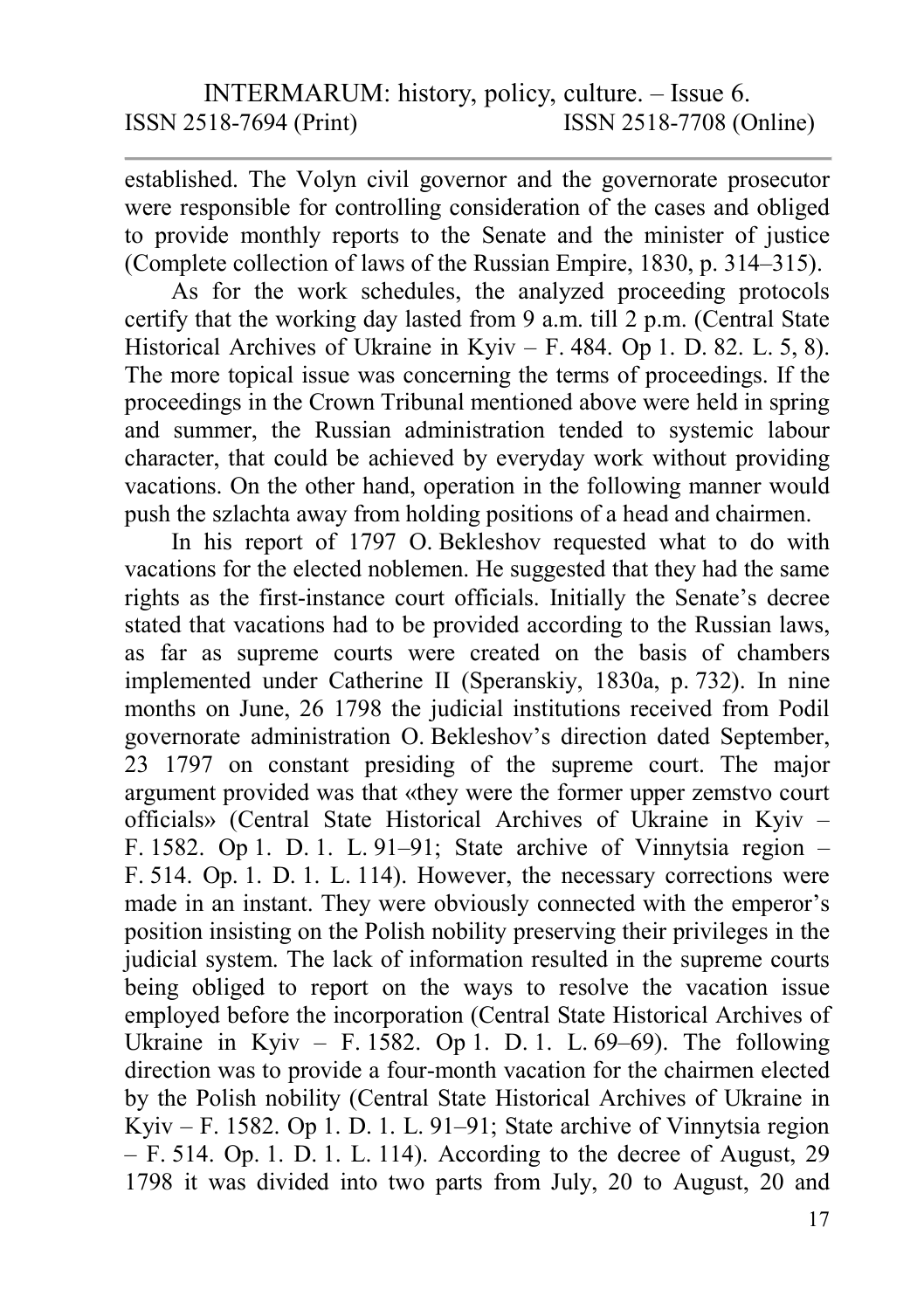December, 20 to February, 20. At the same time, the right to take vacations was conferred on heads and advisors (although the latter were officials appointed by power – *author's note*) except for the supreme courts' chairmen of Podil, Volyn and Minsk governorates (Speranskyi, 1830b, p. 358–359; Central State Historical Archives of Ukraine in Kyiv  $-$  F. 1582. Op 1. D. 1. L. 126; State archive of Vinnytsia region  $-$ F. 514. Op. 1. D. 1. L. 151).

Providing regular proceedings on cases of the imprisoned, accused of committing serious crimes, was of great importance for the supreme power. There was a special procedure developed, presupposing the constant presence of a head, an advisor and a chairman, even during vacation period (Central State Historical Archives of Ukraine in Kyiv – F. 1254. Op 1. D. 912. L. 3). As far as from July, 20 to September, 20 1812 the civil department of the Kyiv supreme court was out of operation, consideration and resolution of cases from July, 20 to August, 20 was provided by the head of this department Zaharzhevskiy, and from August, 20 to September,  $20 - by$  the head of the civil department Proskura. The advisor Zuiev was not engaged in the procedure due to health matters and five-year accrued vacation. His post was temporarily occupied by the advisor of the civil department Bashutskyi. As for the chairmen, Obukhovskiy was obliged to work the full term, while Pidvysotskiy and Prushinskiy were given a vacation. Such labour division was to be coordinated by the Senate and approved by governorate administration (Central State Historical Archives of Ukraine in Kyiv – F. 484. Op 1. D. 82. L. 674).

There was also a procedure providing a chairman with an advance vacation. On March, 22 1799 the civil department of the Kyiv supreme court considered a request of the chairman O. Holovenskyi to be provided with an advance eight-day leave for his home in Bohuslav district. There was a decision accepted to satisfy the request as there were the head, the advisor and the chairman left in the department who were able to settle the cases. A corresponding recommendation was submitted to the civil governor to issue a final decision referring to the case (Central State Historical Archives of Ukraine in Kyiv – F. 484. Op 1. D. 9. L. 337).

The main feature of the judicial system operation efficiency for the supreme power was ensuring peace in the region. The most active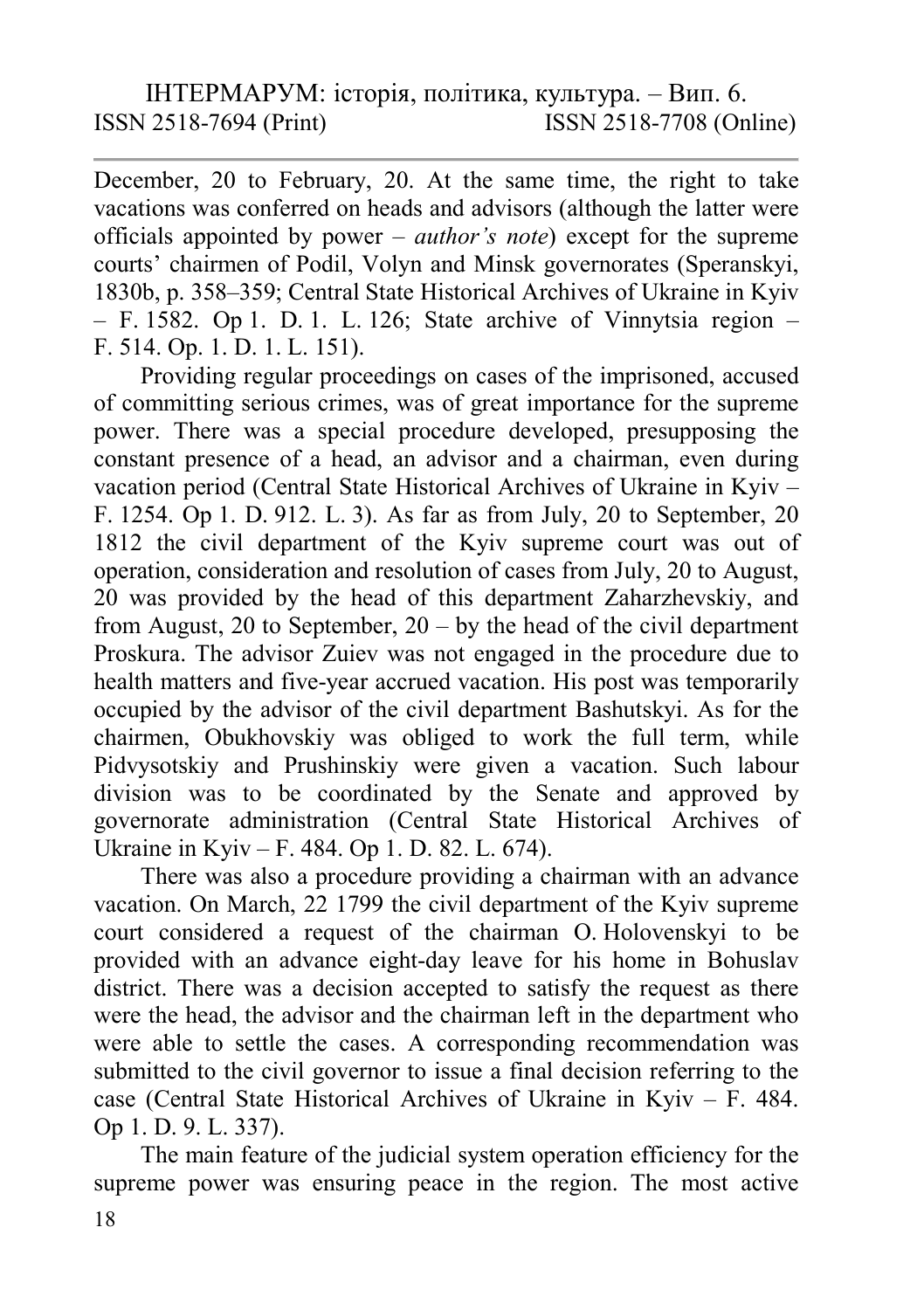champions of the power interests in the Right-Bank Ukraine were the governorate prosecutors. Involving of the supreme court chairmen became a subject of a serious conflict in 1800 between the appointed Kyiv prosecutor Matianin and the governor V. Krasno-Milashevych. Less than two months after appointment to the position, the prosecutor submitted a report to the Prosecutor General P. Obolianinov on an unlawful consideration of cases in the courts. The main reason, as seen by the prosecutor, was an unjust involving of the governorate administration advisors and the supreme court chairmen in hearing the officials' cases. Up to five persons were involved in the examination proceedings, although the cases were to be considered by the criminal department of the Kyiv supreme court. Suspension of the officials galvanized the operation of the instance, but still, the received response was an evidence of the supreme power deference to the governor: it was mentioned that in extraordinary and exceptional cases the supreme court could deliver its officials to participate in the cases. In such situations the prosecutor had to report to the governor (Central State Historical Archives of Ukraine in Kyiv – F. 1254. Op 1. D. 476. L. 1, 2–2, 3, 4).

An analogous situation took place in 1802, when the governor of Kyiv Hudyma submitted a complaint to the Russian capital revealing the violation of the judicial procedure by the civil department of the supreme court. He found out two unfulfilled decrees of the Senate on submission of the cases for appeal. The main reason for galvanization was the Polish language usage. The necessary extracts were compiled not before the proceeding but after it, and only for the cases sent to the Senate. If the parties were satisfied by the sentence, the extract was neglected at all. Due to his observation, the Polish language only was used, thus the cases weren't submitted to the Senate because the translations weren't provided. The Russian language was used only for mailing concerning secondary issues (Central State Historical Archives of Ukraine in Kyiv – F. 1254. Op 1. D. 535. L. 2–2, 3). Nonetheless, the Senate sided with the department believing there was nothing bad in the Polish judiciary, as the main requirements were paying the fees and making agreements on the stamped paper. The civil governor of Kyiv M. Korobyin also confronted the prosecutor's position, reporting that the civil department was successfully resolving the cases and there were no complaints concerning its operation, delaying the cases or adopted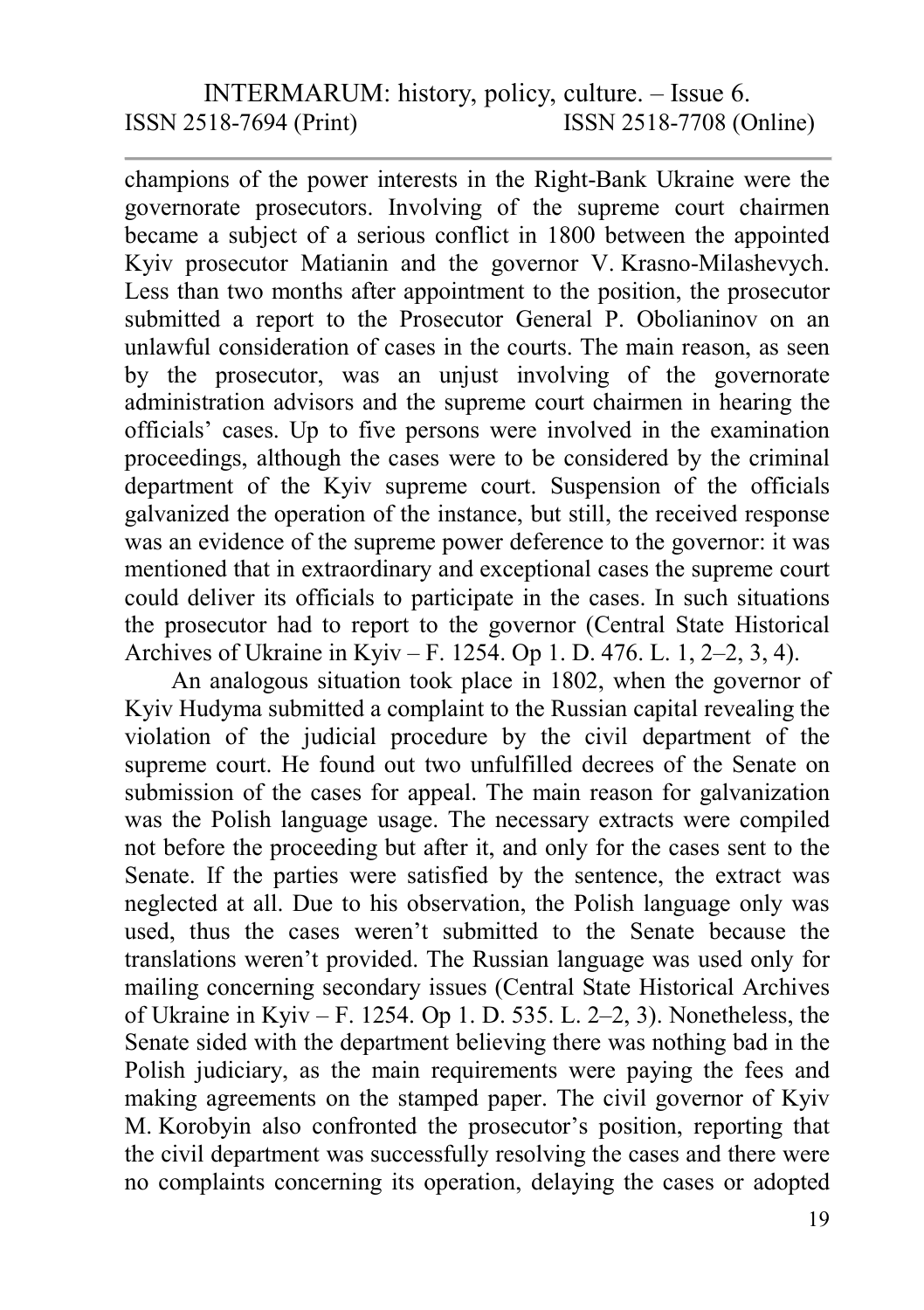decisions. Thus, there was a suggestion for the court to continue the resolution of the cases due to the existing laws (Central State Historical Archives of Ukraine in Kyiv – F. 1254. Op 1. D. 535. L. 6–6).

The new governors could not understand the operation mechanism of the supreme courts which were different from analogous institutions in other regions, and that resulted in grave incidents. After the appointment in 1805, the governor of Volyn M. Volkonskyi held an inspection of the state establishments. Due to absence of a full staff in the criminal department there was a logical question: who allowed the former members to leave and the recently appointed ones not to hold the position? Consequently, the criminal cases of the prisoners weren't heard for a month. In the explanation provided by the government it was indicated that on July, 20 there was drawing of the lots held in the general assembly of both departments. But the appointed members of the civil department (the head Korzhenevskyi and the chairman Stetskyi) didn't take powers and start the work. Finally in 1806 the Ministry of Justice ordered the governorate administration to make the guilty provide an explanation of disrupting the working process and to punish them according to the law (Central State Historical Archives of Ukraine in Kyiv – F. 1254. Op. 1. D. 563. L. 1–1, 4).

In 1807 the Polish military governor I. Essen made complaints to the minister of justice of his subject, the governorate prosecutor and outer court advisor Pohorzhelskyi who failed to control cases of the imprisoned. Despite the fact that the criminal cases were to be heard in a month term, the prisoners were remanded in the criminal department of the Podil supreme court. In response the official explained that the reasons of delay were predetermined by the lack of clerks (the supreme leadership being informed about it thrice). That was his explanation for slow translating from the Polish and absence of extracts and sentences (only in one case a certificate from the Bratslav lower zemstvo court was expected). In other respects, the judiciary completely corresponded to the legislature (Central State Historical Archives of Ukraine in Kyiv – F. 1254. Op. 1. D. 1018. L. 1, 2–3, 5).

In some cases the relationship between the supreme court members and the governorate prosecutors were complicated enough. In 1815 the Podil official informed the minister of justice D. Troshchynskyi about the absence of the criminal department head, prince F. Chetvertynskyi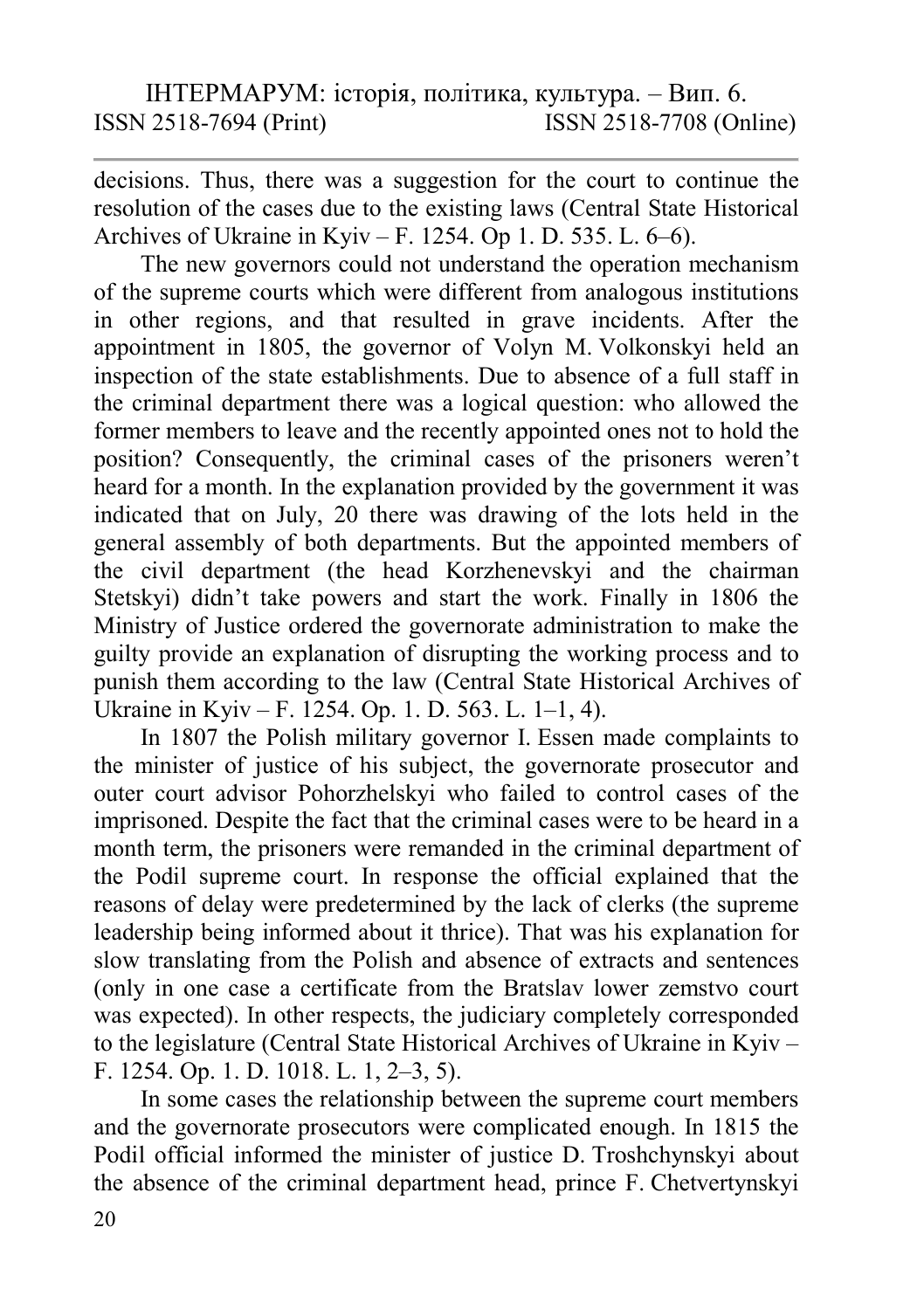who was searched for in Yampil and Bratslav districts and finally found in Ostroh. The peculiar attention was addressed to the outer advisor of the same department V. Reva who was late for job from the vacation for eight days. However, he produced a certificate signed by two landowners (it took 90 versts to the district city) that his leg had been broken, but the prosecutor threatened to bring him to justice. The case had an unexpected resolution: the minister ordered the prosecutor not to be biased and stop "the senseless mailing" (Central State Historical Archives of Ukraine in Kyiv – F. 1254. Op. 1. D. 1522. L. 1–1, 7–7, 10). The chairmen's presence was contolled by governorate prosecutors who were provided with a corresponding monthly information. In July of 1812 the chairman of the criminal department of the Podil supreme court D. Yanishevskyi was absent from six proceedings. The prosecutor treated it as an own-will evasion for which a fixed payment had to be charged, thus he required the chairmen to provide a reason for his absence (State archive of Khmelnytsky region – F. 120. Op 1. D. 766. L. 11).

Again, in April of 1816 the chairmen of the criminal department of the Podil supreme court L. Pavskyi and the temporary department K. Izhytskyi were absent from April, 4 and April, 17 correspondingly to the end of the month. The latter was also absent until September, 20 of the same year that resulted in the delay of the temporary department operation. The governorate administration required explanations from the criminal department (State archive of Khmelnytsky region – F. 120. Op 1. D. 766. L. 34–35).

In some cases the local elite was discontented with operation of the supreme courts, offering projects of the judicial system reformation. On March, 14 1805 the nobility of the Volyn governorate considered the issues on operation of the judicial bodies and electing candidates for holding elective positions. In a month term the Volyn governorate marshal S. Vortsel addressed the minister of domestic affairs V. Kochubei requesting his permission to elect 24 chairmen to the supreme court for a one-year term. Moreover, the approval of former Polish conditions of the judges' activity and election of the court officials was discussed. However, the request wasn't satisfied (Barmak, 2007, p. 426).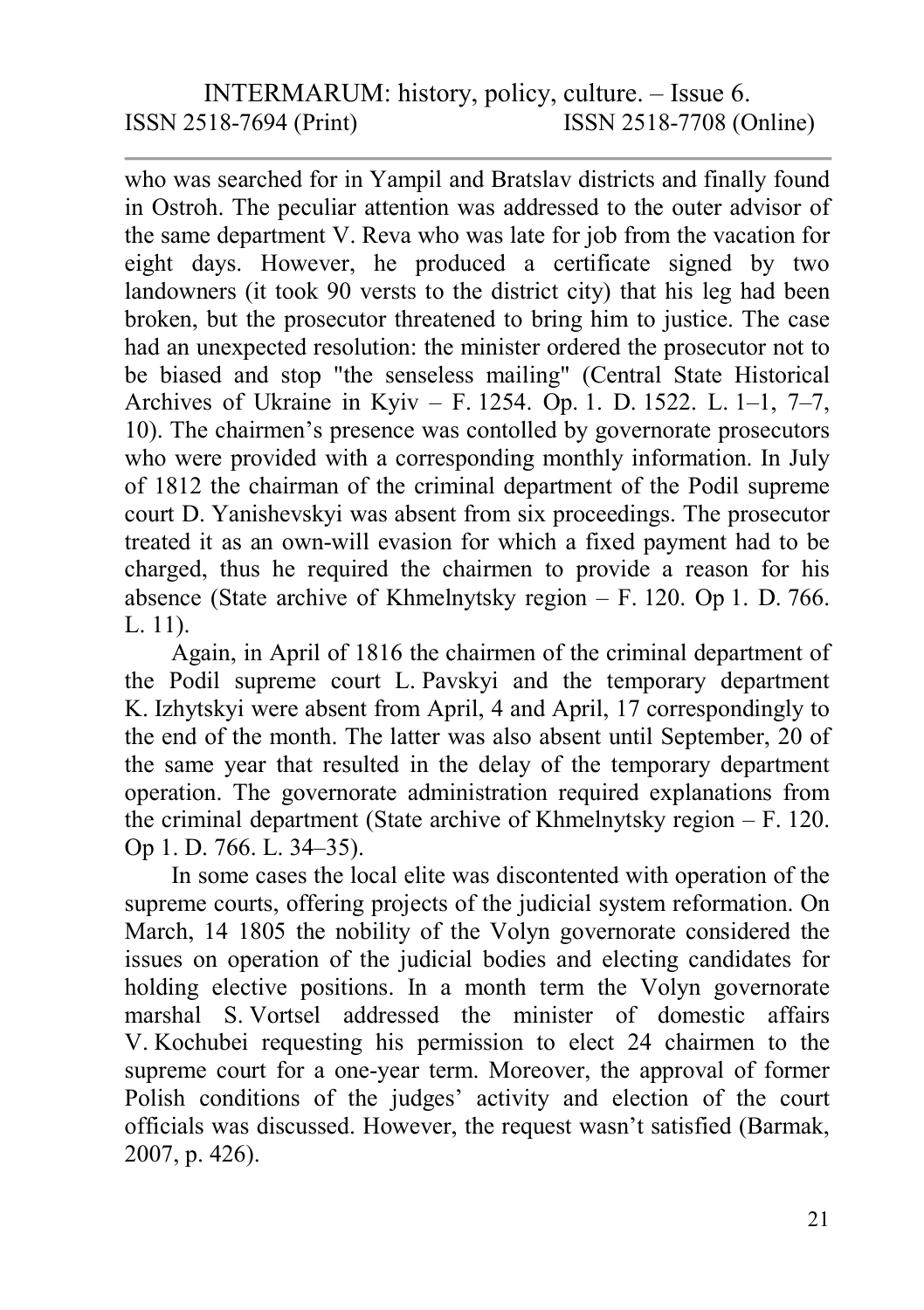The nobility of Volyn governorate went even further in its requirements after the French Invasion of Russia in 1812. After the news announcing the establishment of the Committee of the governorate landowners resentment, the prince K. Poninskyi submitted a letter addressed to the emperor containing complaints about the supply of horses, soldiers, wagons, provisions etc. during the previous war. It was mentioned that landowners paid taxes, fed soldiers, delivered wagons, provisions, firewood and many other things for free, thus, Alexander I could allow them to elect all the officials starting from the governor (like the Don Сossacks did). At the same time, together with the Russian officials the Polish szlachta representatives were suggested to be included into the Committee (Central State Historical Archives of Ukraine in Kyiv – F. 1254. Op 1. D. 1555. L. 3–4).

There were some curiosities occurring in the system. In 1816 the Senate received a ten-page letter from a collegiate registrar (of the lowest 14th rank in the Table of Ranks) S. Belianovskyi containing a project of the state and judicial power reformation. The author occupied position of a clerk in the district and supreme courts where the bribery flourished and clerks were of greater importance than judges. He witnessed many violations: the cases were delayed in years, the rich sued the property from the poor (the latter went bankrupt making payments and presents to judges, scriveners and clerks), the suspects could spend years in custody. The author believed there were any just and honest judge or official, their behaviour being explained by a desire to live a wealthy life. The supreme courts' advisors earned 600 roubles in assignation (documents certified payments in silver – author's note), and the urban life costed 10 thousand roubles. Belianovskyi suggested to abolish payments for the stamped paper, as far as money received wasn't enough to justify the expenses for the officials, and that would reduce their number in a quarter. The major means to fight bribery was election or appointment of wealthy landowners. According to his idea, the noblemen had to elect the district justices of the peace (holding in possession more than 200 serfs). If the election was failed more than thrice, the case would be submitted to the court (the guilty party would pay the costs). As seen by Belianovskyi, the number of governorates and districts had to be decreased by half, the officials reduced and the positions granted to the wealthy persons only. The suggested property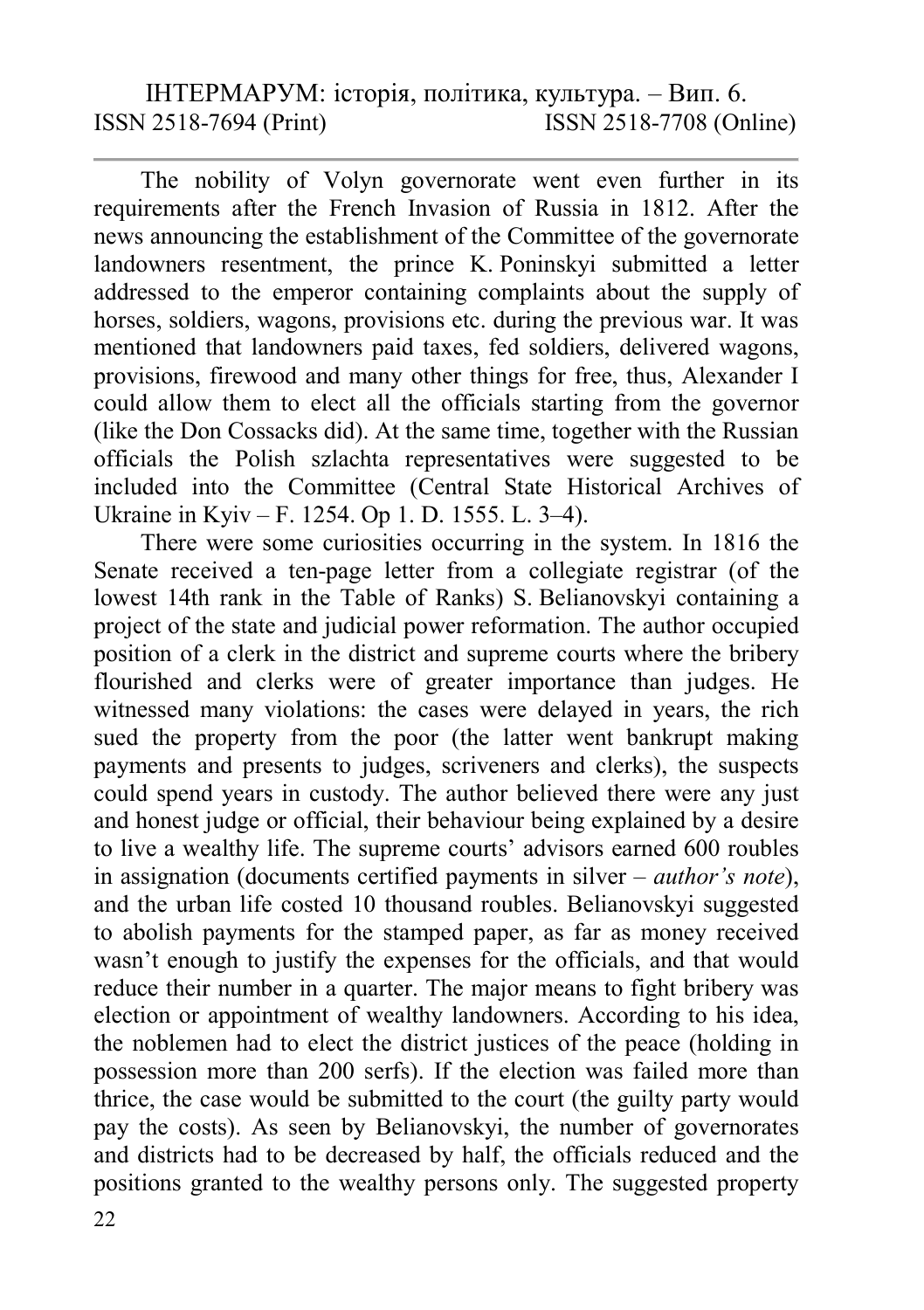qualification was as follows: governor  $-3$  thousand serfs; advisor  $-1$ thousand; secretary – 500; head of the supreme court – 2 thousand; chairman – 1 thousand (Central State Historical Archives of Ukraine in Kyiv – F. 1254. Op 1. D. 1656. L. 1–6, 9). However, the letter remained a mere project.

Nicholas I accession to power signified a turn towards centralization and bureaucratization policy, putting aside the regional peculiarities. After the November Uprising was suppressed on October, 30 1831, all state establishments and official positions of the Right-Bank Ukraine received all-Russian names due to the named decree. The heads of the criminal chambers were appointed by the supreme power recommended by the Ministry of Justice and a temporary military governor. The advisors of the judicial chambers were approved by the Ministry of Justice (Complete collection of laws of the Russian Empire, 1831, p. 159–160).

Conclusions. Re-establishment of the Polish-Lithuanian Commonwealth judicial tradition by Paul I, manifested by reactivation of the first-instance courts, the Polish language and the Third Statute of the Grand Duchy of Lithuania, became a substantial reason for reaching consent in the relationship between the Polish szlachta and the Russian authorities. The central administration held a flexible policy in the judicial sphere to ensure allegiance of the local Polish elite, which both conciliated the local nobility with the Russian leadership and preserved the power over the serfs. Nevertheless, the Petersburg authorities could not leave the courts uncontrolled. The purpose of the state was to make corrections in the magistrate, district and chamberlain's courts operation by means of establishing governorate supreme courts of appeal. In order to reach minimization of social and political tension, the supreme power demonstrated a certain far-sightedness and readiness to take risks regarding the judicial system functioning and, correspondingly, regulation of Russian presence. The Russian policy in the judicial sphere was marked by operation of the criminal departments of Kyiv, Volyn and Podil supreme courts. They displayed general imperial problems in the outlined sphere and willingness to preserve the regional specifics.

Superficially, the staffing of the judicial instance confirmed domination of the Polish nobility: each of the two departments (of civil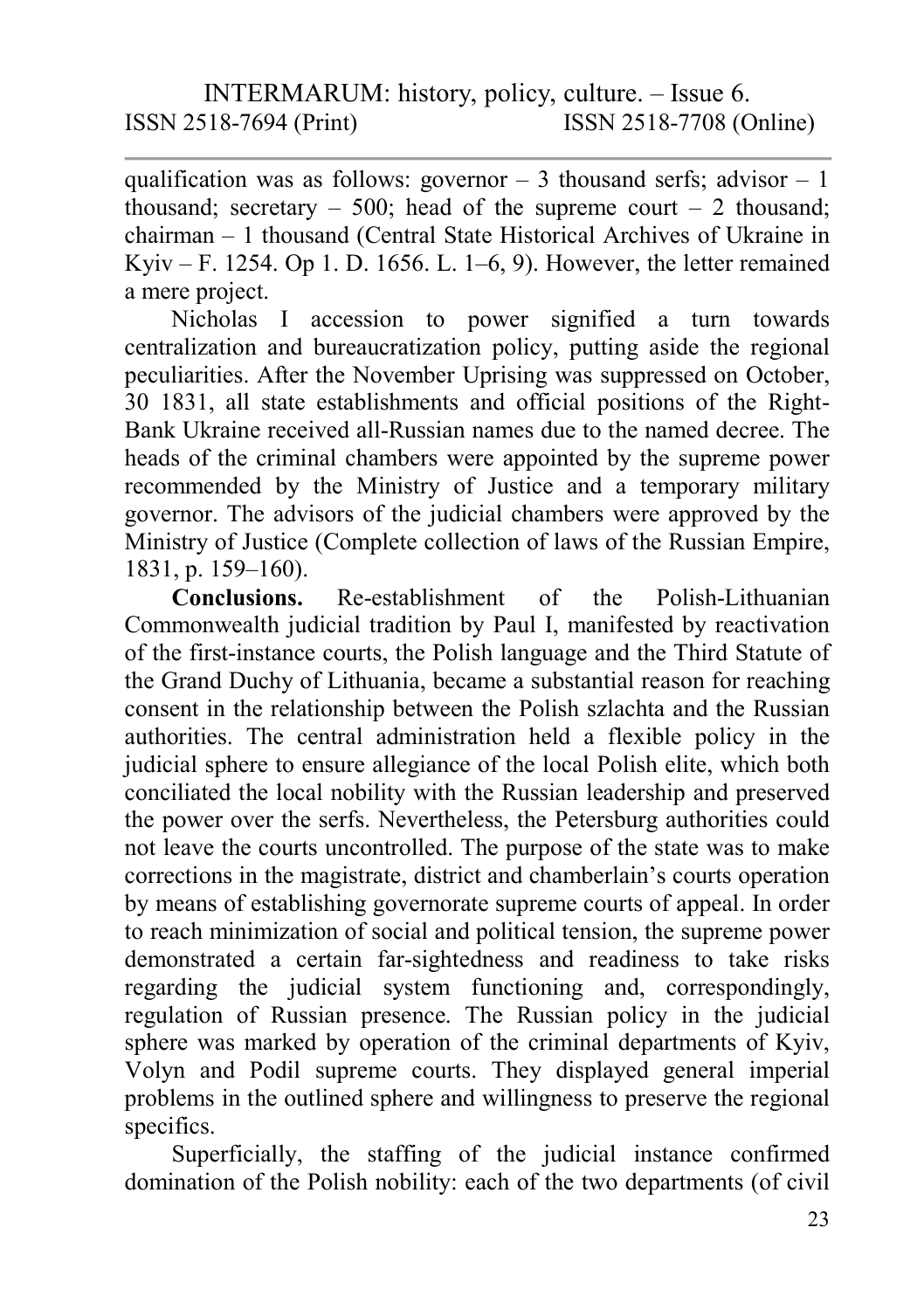and criminal cases) was represented by a head and three chairmen elected for a three-year term and appointed in the positions by the szlachta. The interests of the supreme power were protected by advisor and secretary, assigned by the power. The latter position was of peculiar importance, as far as under the conditions of formal judiciary much depended on the official's professionalism and the staff of clerks headed by him. To organize the operation of the supreme courts the practical experience of Minsk, Volyn and Podil governorates' general O. Bekleshov was taken into consideration, while he expressed flexibility in suggesting bilingualism in the supreme courts' operation, determining the judiciary procedure and accentuating the importance of the four-month vacation issue for the officials. After these secondary issues were regulated, the supreme power provided the supreme courts with extraordinary powers, as all first-instance courts were subjected to them. The interest of the administration in the efficiency of the institutions under conditions of growing workloading was proved by creating additional temporary departments. The main marker of domestic policy successes and failures of the Russian leadership at this stage was ensuring peace, the judicial system successfully coping with the task without introducing global reforms. However, the policy of the central authority in the region suffered substantial changes after the November Uprising of 1830–1831.

The documents of the Right-Bank judicial instances, reflecting the nuances of adaptation and adjustment of different judicial systems under the conditions of cumbersome imperial mechanism functioning, require to be further studied and introduced into the scientific circulation.

#### **BIBLIOGRAPHY**

Barmak M. (2007). Formation of the power institutions of the Russian Empire in the Right-Bank Ukraine (end of the 18th – first half of the 19th century): scientific publication. Ternopil: Aston, 512. [In Ukrainian].

Central State Historical Archives of Ukraine in Kyiv. F. 1254. Op. 1. D. 476.

Central State Historical Archives of Ukraine in Kyiv. F. 1254. Op. 1. D. 535.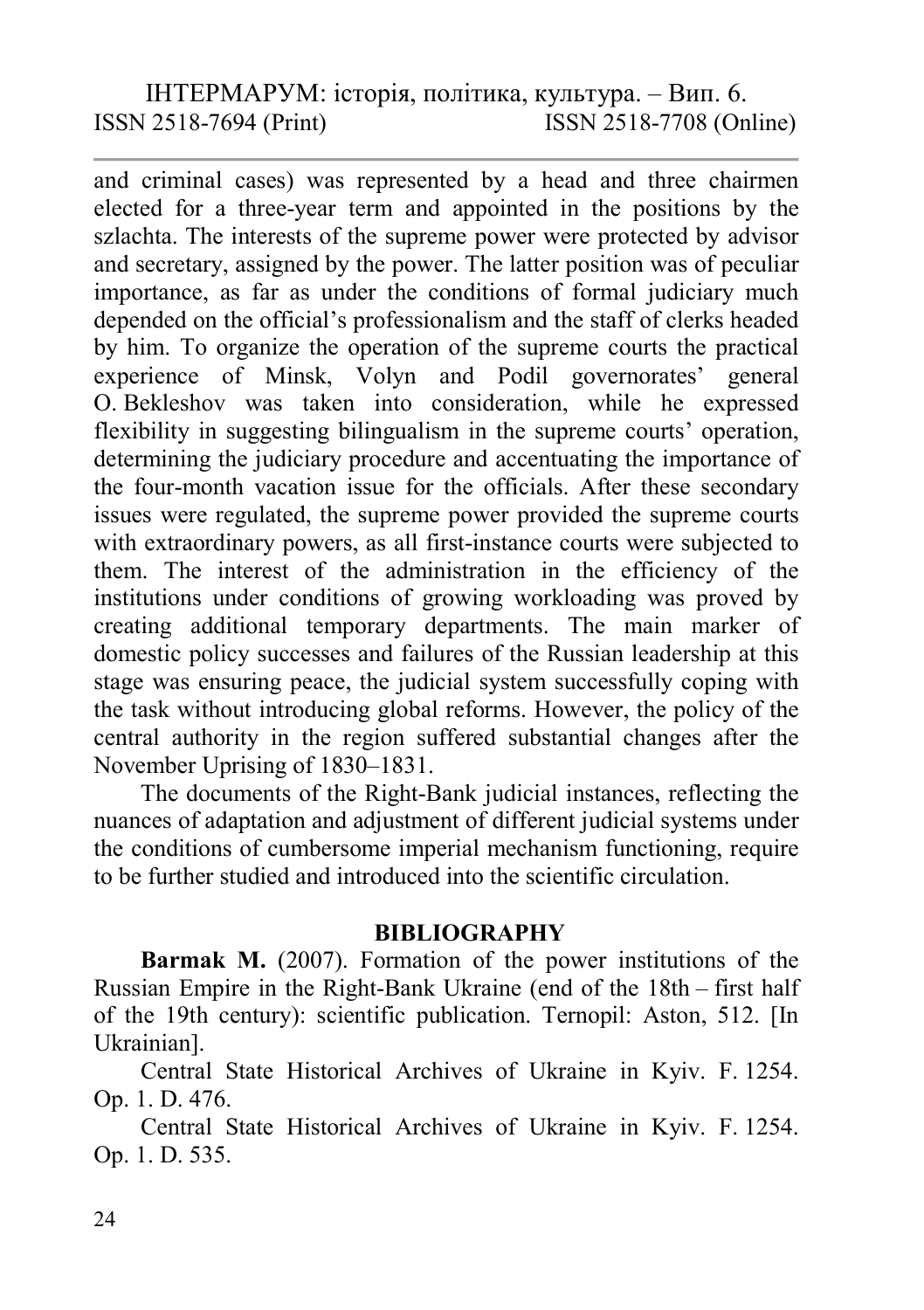Central State Historical Archives of Ukraine in Kyiv. F. 1254. Op. 1. D. 563. Central State Historical Archives of Ukraine in Kyiv. F. 1254. Op. 1. D. 912. Central State Historical Archives of Ukraine in Kyiv. F. 1254. Op. 1. D. 1018. Central State Historical Archives of Ukraine in Kyiv. F. 1254. Op. 1. D. 1522. Central State Historical Archives of Ukraine in Kyiv. F. 1254. Op. 1. D. 1555. Central State Historical Archives of Ukraine in Kyiv. F. 1254. Op. 1. D. 1656. Central State Historical Archives of Ukraine in Kyiv. F. 1582. Op. 1. D. 1. Central State Historical Archives of Ukraine in Kyiv. F. 484. Op. 1. D. 9. Central State Historical Archives of Ukraine in Kyiv. F. 484. Op. 1. D. 82. Central State Historical Archives of Ukraine in Kyiv. F. 484. Op. 2. D. 13. Central State Historical Archives of Ukraine in Kyiv. F. 484. Op. 2. D. 74. Complete collection of laws of the Russian Empire (1830). (Collection 2. Vol 1). St-Petersburg: In the printing house of the Second Branch of His Own Imperial Majesty's Chancery, 1379. Complete collection of laws of the Russian Empire (1831). (Collection 2. Vol 6: Part 2). St-Petersburg: In the printing house of the Second Branch of His Own Imperial Majesty's Chancery, 360. Dolbilov M. (2010). Russian region, foreign faith:

ethnoconfessional Imperial policy in Lithuania and Bielorussia. Moskow: NLO, 1000. [In Russian].

Gorizontov L. (1999). Paradoxes of imperial politics: Poles in Russia and Russians in Poland (XIX – early XX centuries). Moskow: Indrik, 272. [In Russian].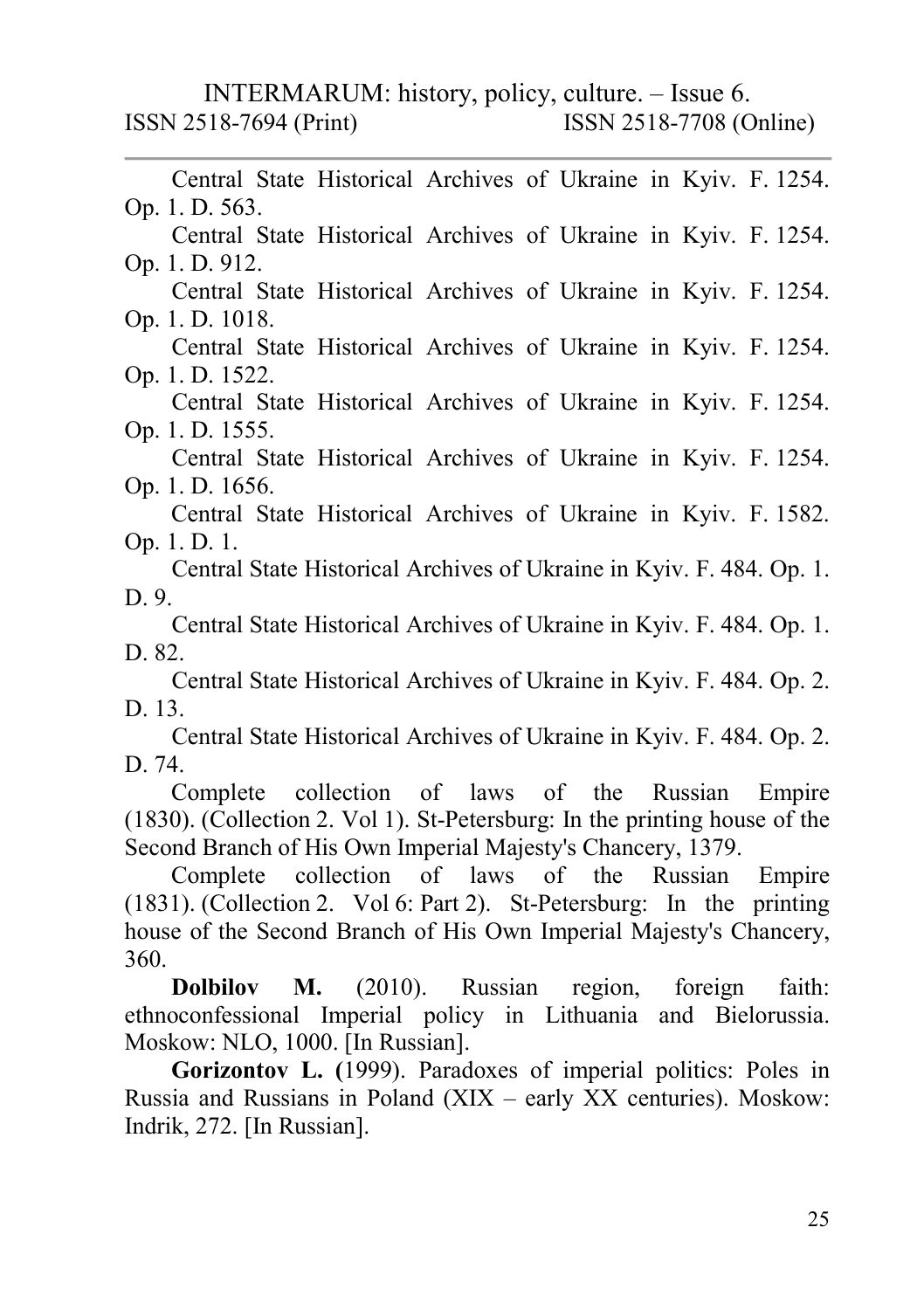Hurbyk A. (2009). Lublin Tribunal. In V. A. Smolii (Ed.), Encyclopedia of Ukrainian history (Vol. 6). Kyiv: Naukova dumka, 382. [In Ukrainian].

Ilin O. (2016). Changes in the judicial system on Ukrainian lands under Russian Empire in 1796 – 1801. Bulletin of the Kharkiv National University of Internal Affairs, 2, 23–28. [In Ukrainian].

Kappeler A. (2005). Russia as a multi-ethnic Empire: origin, history, disintegration. Lviv: Ukrainian Catholic University Press, 360. [In Ukrainian].

Karnishina N. (2012). The Western provinces of the Russian Empire: the issues of state and legal system. News of higher education institutions. Povolzhskiy region. the humanities, (1). 14–19. [In Russian].

Klochkov M. (1916). Essays on Government Activities of the Time of Paul I. Petrograd: Senate typography, 631. [In Russian].

Pavliuk V. (2010). The Polish aristocracy in the public life of Right-Bank Ukraine following the sections of the Polish-Lithuanian Commonwealth. Ukrainian historical journal, 3, 154–165. [In Ukrainian].

Pisarkova L. (2007). State administration of Russia from the end of the XVII to the end of the XVIII century. The evolution of the bureaucratic system. Moskow: ROSSPEN, 743. [In Russian].

Shcherbak N. (2017). Right-Bank Ukraine in the State-Legal System of the Russian Empire of the end of the ХVІІІ – first half of the ХІХ century. Scientific Bulletin of the National Academy of Internal Affairs, (2), 288–297. [In Ukrainian].

Shevchuk A. (2018a). Volyn outer court (1798–1801): establishment, structure and activities. Problems of Ukrainian history in the early 19th and early 20th centuries (28), 179–202. [In Ukrainian].

Shevchuk A. (2018b). The Strife of Fiscal Inspectors and State Power for the Control of the Russian Empire Judicial System in Western Provinces (1799). Eminak: science quarterly journal, 4 (24), T. 1, 82– 86. [In Ukrainian].

Snaider T. (2012). The Reconstruction of Nations. Poland, Ukraine, Lithuania, Belarus, 1569–1999. Kyiv: Dukh i Litera, 460. [In Ukrainian].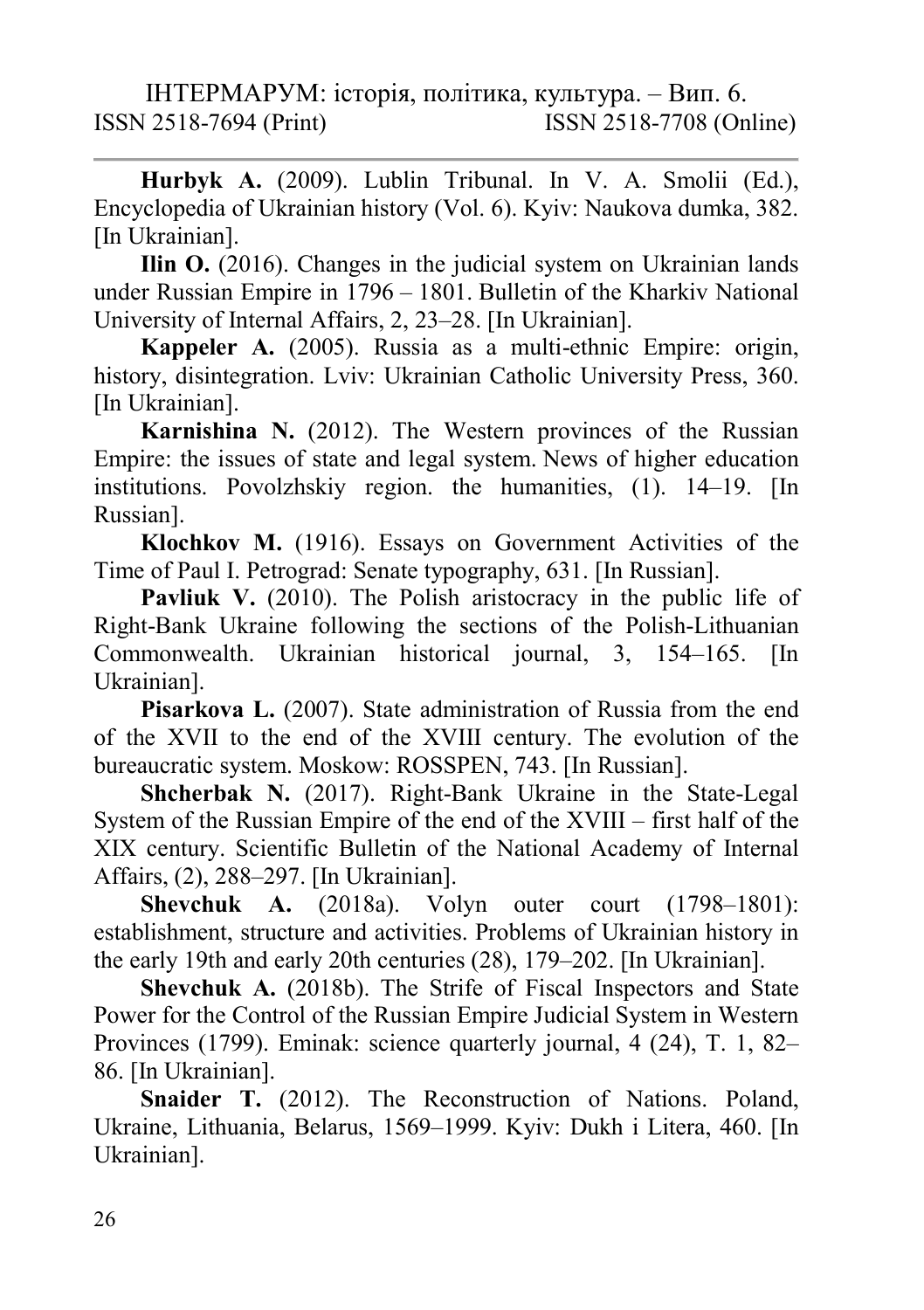Speranskiy M. (Ed.). (1830a) Complete collection of laws of the Russian Empire. (Collection 1. Vol 24). St-Petersburg: In the printing house of the Second Branch of His Own Imperial Majesty's Chancery, 869. [In Russian].

Speranskyi M. (red.). (1830b) Complete collection of laws of the Russian Empire. (Collection 1. Vol 25). St-Petersburg: In the printing house of the Second Branch of His Own Imperial Majesty's Chancery, 931. [In Russian].

Speranskyi M. (red.). (1830c) Complete collection of laws of the Russian Empire. (Collection 1. Vol 30). St-Petersburg: In the printing house of the Second Branch of His Own Imperial Majesty's Chancery, 1402. [In Russian].

Speranskyi M. (red.). (1830d) Complete collection of laws of the Russian Empire. (Collection 1. Vol 37). St-Petersburg: In the printing house of the Second Branch of His Own Imperial Majesty's Chancery, 981. [In Russian].

Speranskyi M. (red.). (1830e) Complete collection of laws of the Russian Empire. (Collection 1. Vol 44: Part 2). St-Petersburg: In the printing house of the Second Branch of His Own Imperial Majesty's Chancery, 410. [In Russian].

State Archive of Khmelnytskyi Region. F. 120. Op. 1. D. 766.

State Archive of Rivne Region. F. 550. Op. 1. D. 3.

State Archive of Vinnytsia Region. F. 514. Op. 1. D. 1.

Yesiunin S. (2016). Advocacy of Podolia during the integration period to Russian legal system in the late XVIII and first half of the XIX century (1793–1840). Education, science and culture on Podillia, (23), 240–253. [In Ukrainian].

### Шевчук Андрій. ГОЛОВНІ СУДИ ПРАВОБЕРЕЖНОЇ УКРАЇНИ (1797–1831): ТРАДИЦІЇ РЕЧІ ПОСПОЛИТОЇ ТА ІМПЕРСЬКІ ПРАКТИКИ

#### Анотація

Мета роботи полягає у вивченні процесу заснування і принципів організації роботи головних судів, на які в Правобережній Україні покладалось здійснення ревізійно-апеляційних функцій. Одним із головних завдань статті є дослідження межі поступок та компромісів, на які готові були російські чиновники, перш за все у судовій сфері, заради здобуття лояльності польської шляхти. Хронологічно та територіально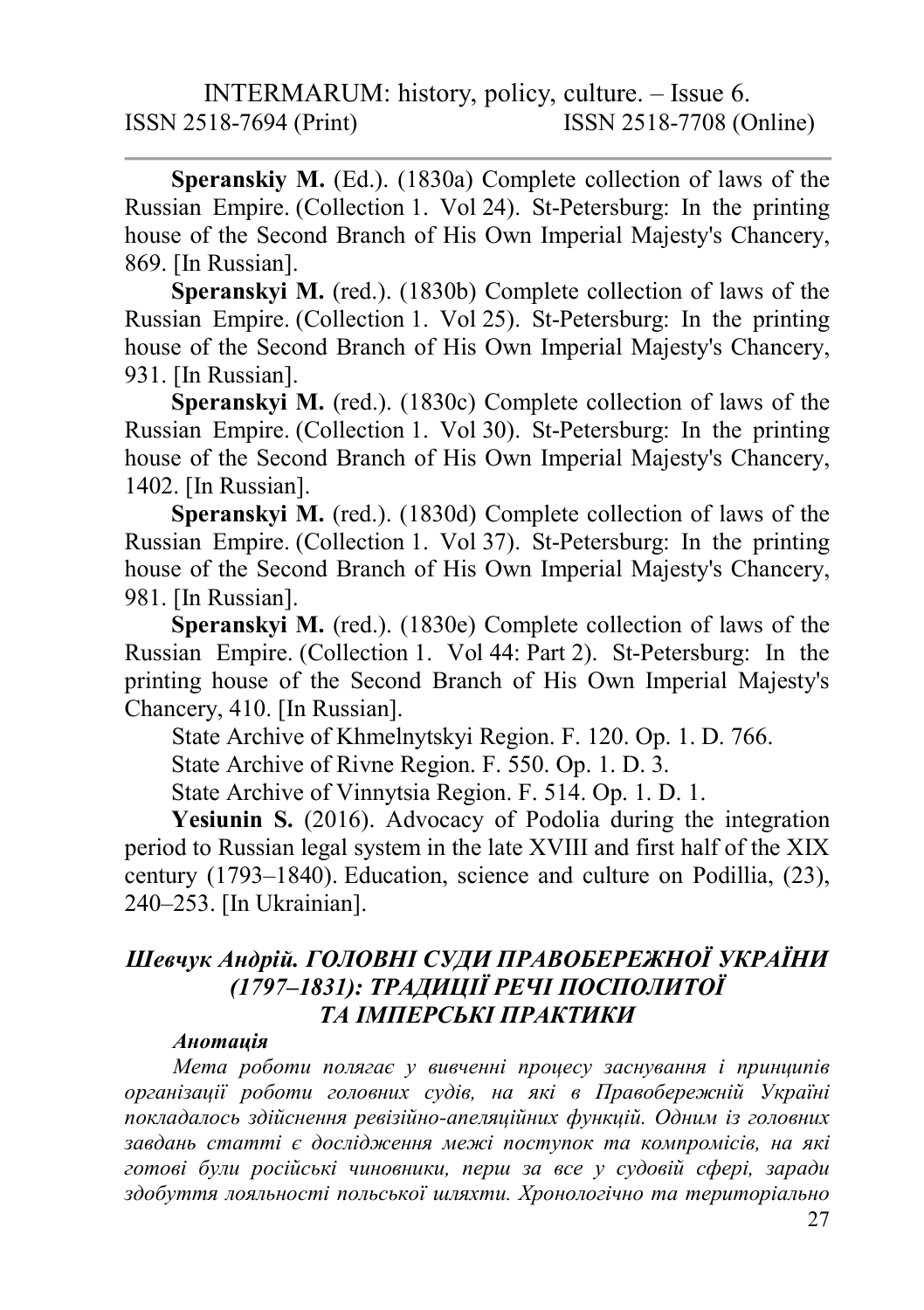дослідження окреслено територіями колишніх «кресів» у період від кінця ХVІІІ – до першої третини ХІХ ст.

Методологія дослідження базується на застосуванні принципів науковості, об'єктивності, історизму, системності. Для реалізації поставлених завдань за допомогою порівняльного методу у статті проаналізовано особливості російської судової системи, яка через значну недосконалість змушена була зберігати елементи юридичних практик Речі Посполитої. Використання історико-системного, функціонального та історико-порівняльного методів дозволили дослідити процес заснування та функціонування головних судів, показати ситуаційну гнучкість верховної влади у задоволенні запитів місцевої еліти. Проаналізовано рівень ефективності діяльності судової інстанції та її оцінку з боку російської влади, місцевих чиновників та польської шляхти. Наукова новизна роботи полягає у дослідженні етапів створення та організації діяльності головних судів у процесі вибудовування стосунків між імперією та колишніми «кресами» в контексті адаптації судових систем. Наведено факти ситуативної гнучкості верховної влади у судовій сфері, що дозволяло мінімізувати соціальну та політичну напругу в регіоні.

Відновлення Павлом І дії судів першої інстанції, польської мови і Третього Литовського статуту, стало підставою для досягнення консенсусу у стосунках між польською шляхтою та російською владою. Для забезпечення лояльності місцевої (польської) еліти центральна адміністрація проводила гнучку політику у судовій сфері, що разом зі збереженням власності і влади над кріпаками, примирило місцеву шляхту з російським пануванням. Шляхом створення губернських головних судів імперія планувала здійснювати корекцію діяльності судової системи заради мінімізації соціальної і політичної напруги. Кадровий склад судів свідчив про домінування польської еліти. Однак, обрані шляхтою на три роки до кожного департаменту голова і три засідателі затверджувалися на посадах владою, та додатково контролювалися призначуваними радниками і секретарями. Було задоволено прагнення польської еліти у другорядних питаннях (двомовність, порядок судочинства і надання відпусток), але підпорядковано головним судам всю губернську судову систему. Для успішного функціонування системи, за потреби, створювалися додаткові тимчасові департаменти. Маркером успіху внутрішньої політики було забезпечення спокою, з чим судова система успішно справлялася. Проте Листопадове польське повстання 1830–1831 рр. змінило політику центральної влади в регіоні.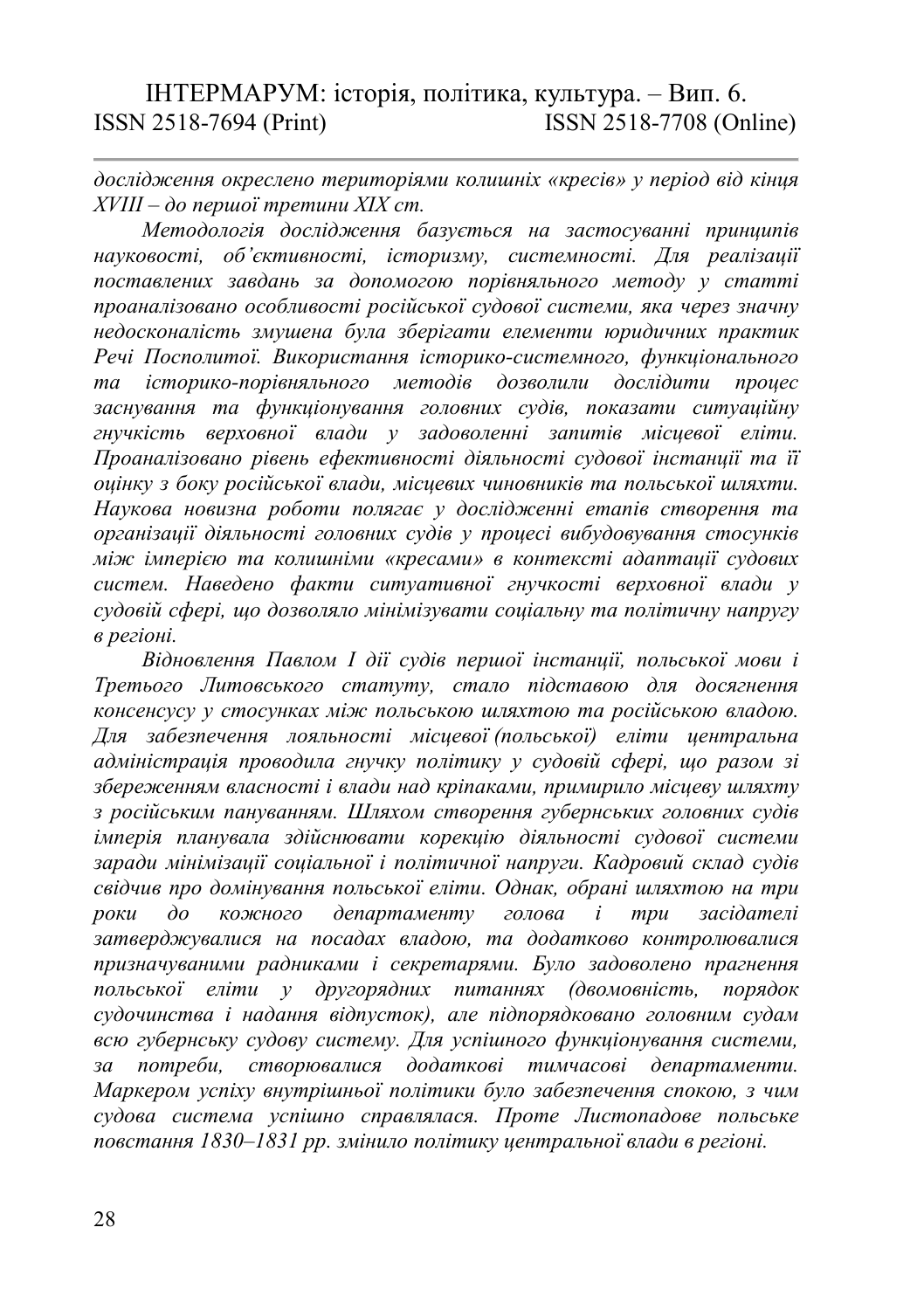Ключові слова: Головні суди, Російська імперія, Правобережна Україна, губернський головний суд, судова система, польська шляхта, імперська лояльність

#### Andrzej Szewczuk. SĄDY GŁÓWNE PRAWOBRZEŻNEJ UKRAINY (1797-1831): TRADYCJE RZECZYPOSPOLITEJ POLSKIEJ I IMPERALNE PRAKTYKI

#### **Streszczenie**

Celem pracy jest zbadanie procesu tworzenia i zasad organizacji pracy sądów głównych, którym w Prawobrzeżnej Ukrainie powierzono wykonywanie funkcji rewizyjnej i apelacyjnej. Jednym z głównych zadań artykułu jest zbadanie granic ustępstw i kompromisów, na które rosyjscy urzędnicy byli gotowi, przede wszystkim w dziedzinie sądownictwa, żeby zdobyć lojalność polskiej szlachty. Przegląd chronologiczny i terytorialny określony jest terenami dawnych "Kresów" w okresie od końca XVIII do pierwszej trzeciej XIX wieku.

Metodologia badań opiera się na stosowaniu zasad naukowych, obiektywnych, historyzmu i systematyczności. Aby zrealizować te zadania metodą porównawczą, w artykule przeanalizowano osobliwości rosyjskiego systemu sądowniczego, który z powodu znacznej niedoskonałości zmuszony był zachować elementy praktyk prawnych Rzeczypospolitej Polskiej. Zastosowanie historyczno-systemowych, funkcjonalnych i historycznoporównawczych metod umożliwiło zbadanie procesu tworzenia i funkcjonowania głównych sądów, wykazało elastyczność sytuacyjną władzy najwyższej w zadowoleniu żądań lokalnej elity. Przeanalizowano poziom skuteczności działalności sądu i jego ocenę przez władze rosyjskie, lokalnych urzędników i polską szlachtę. Oryginalność naukowa pracy polega na zbadaniu etapów tworzenia i organizacji działalności sądów głównych w procesie budowania stosunków między imperium a dawnymi "Kresami" w kontekście adaptacji systemów sądowych. Przedstawione zostały fakty sytuacyjnej elastyczności najwyższej władzy w sferze sądowej, co pozwoliło zminimalizować napięcia społeczne i polityczne w regionie.

Przywrócenie przez Pawła I działań sądów pierwszej instancji, języka polskiego i III Statutu Litewskiego, było podstawą do osiągnięcia konsensusu w sprawie stosunków między polską szlachtą a władzami rosyjskimi. Aby zapewnić lojalność lokalnej (polskiej) elity, administracja centralna prowadziła elastyczną politykę sądową, która wraz z zachowaniem własności i władzy nad poddanymi pogodziła miejscową szlachtę z dominacją Rosji. Poprzez utworzenie głównych sądów gubernialnych imperium planowało zrealizować korekcję działalności systemu sądowniczego, aby